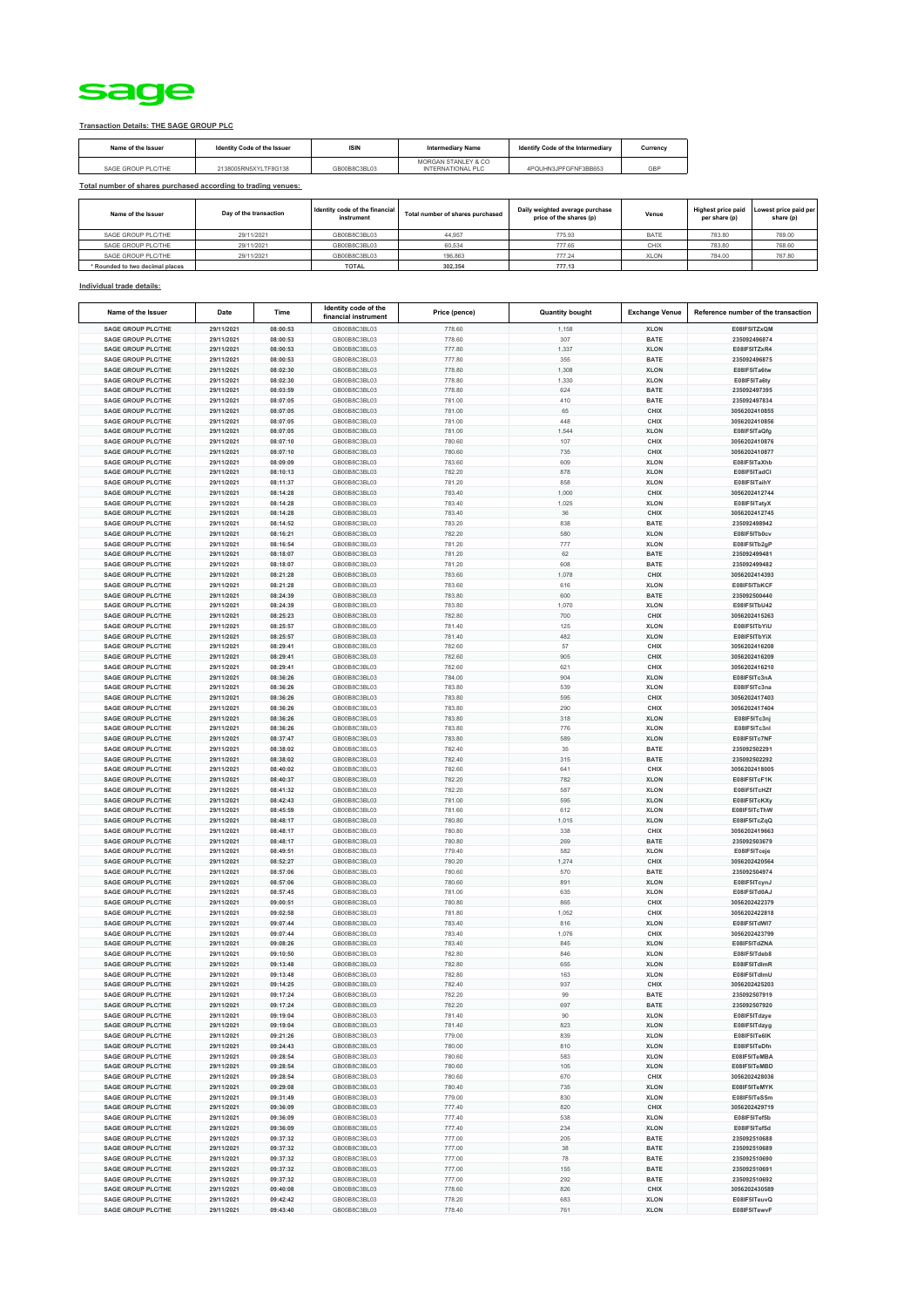| <b>SAGE GROUP PLC/THE</b>                              | 29/11/2021               | 09:49:31             | GB00B8C3BL03                 | 780.00           | 145        | <b>XLON</b>         | E08IF5ITf8gT                   |
|--------------------------------------------------------|--------------------------|----------------------|------------------------------|------------------|------------|---------------------|--------------------------------|
| <b>SAGE GROUP PLC/THE</b>                              | 29/11/2021               | 09:49:31             | GB00B8C3BL03                 | 780.00           | 1,136      | <b>XLON</b>         | E08IF5ITf8gV                   |
| <b>SAGE GROUP PLC/THE</b>                              | 29/11/2021               | 09:49:31             | GB00B8C3BL03                 | 780.00           | 425        | CHIX                | 3056202432120                  |
| <b>SAGE GROUP PLC/THE</b>                              | 29/11/2021               | 09:49:31             | GB00B8C3BL03                 | 780.00           | 340        | <b>BATE</b>         | 235092512011                   |
| <b>SAGE GROUP PLC/THE</b>                              | 29/11/2021               | 09:51:11             | GB00B8C3BL03                 | 780.20           | 789        | <b>XLON</b>         | E08IF5ITfCOz                   |
| <b>SAGE GROUP PLC/THE</b>                              | 29/11/2021               | 09:53:44             | GB00B8C3BL03                 | 777.80           | 894        | CHIX                | 3056202433147                  |
| <b>SAGE GROUP PLC/THE</b>                              | 29/11/2021               | 09:56:28             | GB00B8C3BL03                 | 776.80           | 289        | <b>XLON</b>         | E08IF5ITfOt7                   |
| <b>SAGE GROUP PLC/THE</b>                              | 29/11/2021               | 09:56:28             | GB00B8C3BL03                 | 776.80           | 541        | <b>XLON</b>         | E08IF5ITfOtM                   |
|                                                        |                          |                      |                              |                  |            |                     |                                |
| <b>SAGE GROUP PLC/THE</b>                              | 29/11/2021               | 09:59:49             | GB00B8C3BL03                 | 776.20           | 754        | CHIX                | 3056202434470                  |
| <b>SAGE GROUP PLC/THE</b>                              | 29/11/2021               | 09:59:49             | GB00B8C3BL03                 | 776.00           | 96         | <b>XLON</b>         | E08IF5ITfW7Z                   |
| <b>SAGE GROUP PLC/THE</b>                              | 29/11/2021               | 09:59:49             | GB00B8C3BL03                 | 776.00           | 208        | <b>XLON</b>         | E08IF5ITfW7d                   |
| <b>SAGE GROUP PLC/THE</b>                              | 29/11/2021               | 09:59:49             | GB00B8C3BL03                 | 776.00           | 223        | <b>XLON</b>         | E08IF5ITfW87                   |
| <b>SAGE GROUP PLC/THE</b>                              | 29/11/2021               | 09:59:49             | GB00B8C3BL03                 | 776.00           | 278        | <b>XLON</b>         | E08IF5ITfW8G                   |
| <b>SAGE GROUP PLC/THE</b>                              | 29/11/2021               | 10:02:35             | GB00B8C3BL03                 | 776.40           | 749        | <b>BATE</b>         | 235092513831                   |
| <b>SAGE GROUP PLC/THE</b>                              | 29/11/2021               | 10:04:39             | GB00B8C3BL03                 | 775.80           | 725        | <b>XLON</b>         | E08IF5ITffcJ                   |
|                                                        |                          |                      |                              |                  |            |                     |                                |
| <b>SAGE GROUP PLC/THE</b>                              | 29/11/2021               | 10:06:05             | GB00B8C3BL03                 | 775.60           | 790        | <b>XLON</b>         | E08IF5ITfiOR                   |
| <b>SAGE GROUP PLC/THE</b>                              | 29/11/2021               | 10:09:21             | GB00B8C3BL03                 | 775.40           | 799        | <b>XLON</b>         | E08IF5ITfoNT                   |
| <b>SAGE GROUP PLC/THE</b>                              | 29/11/2021               | 10:10:45             | GB00B8C3BL03                 | 775.40           | 427        | <b>BATE</b>         | 235092514739                   |
| <b>SAGE GROUP PLC/THE</b>                              | 29/11/2021               | 10:10:45             | GB00B8C3BL03                 | 775.40           | 28         | <b>BATE</b>         | 235092514740                   |
| <b>SAGE GROUP PLC/THE</b>                              | 29/11/2021               | 10:10:45             | GB00B8C3BL03                 | 775.40           | 36         | <b>BATE</b>         | 235092514741                   |
| <b>SAGE GROUP PLC/THE</b>                              | 29/11/2021               | 10:10:45             | GB00B8C3BL03                 | 775.40           | 22         | <b>BATE</b>         | 235092514742                   |
| <b>SAGE GROUP PLC/THE</b>                              | 29/11/2021               | 10:10:45             | GB00B8C3BL03                 | 775.40           | 198        | <b>BATE</b>         | 235092514743                   |
| <b>SAGE GROUP PLC/THE</b>                              | 29/11/2021               | 10:10:45             | GB00B8C3BL03                 |                  | 72         | <b>BATE</b>         | 235092514744                   |
|                                                        |                          |                      |                              | 775.40           |            |                     |                                |
| <b>SAGE GROUP PLC/THE</b>                              | 29/11/2021               | 10:13:58             | GB00B8C3BL03                 | 776.40           | 599        | <b>BATE</b>         | 235092515051                   |
| <b>SAGE GROUP PLC/THE</b>                              | 29/11/2021               | 10:13:58             | GB00B8C3BL03                 | 776.40           | 101        | <b>BATE</b>         | 235092515052                   |
| <b>SAGE GROUP PLC/THE</b>                              | 29/11/2021               | 10:16:28             | GB00B8C3BL03                 | 775.80           | 715        | <b>XLON</b>         | E08IF5ITg0ky                   |
| <b>SAGE GROUP PLC/THE</b>                              | 29/11/2021               | 10:16:57             | GB00B8C3BL03                 | 775.80           | 776        | <b>XLON</b>         | E08IF5ITg1ix                   |
| <b>SAGE GROUP PLC/THE</b>                              | 29/11/2021               | 10:19:49             | GB00B8C3BL03                 | 777.40           | 826        | CHIX                | 3056202438210                  |
| <b>SAGE GROUP PLC/THE</b>                              | 29/11/2021               | 10:19:49             | GB00B8C3BL03                 | 777.40           | 40         | CHIX                | 3056202438211                  |
| <b>SAGE GROUP PLC/THE</b>                              | 29/11/2021               | 10:23:24             | GB00B8C3BL03                 | 777.60           | 725        | <b>XLON</b>         | E08IF5ITgEfs                   |
|                                                        |                          |                      |                              |                  |            |                     |                                |
| <b>SAGE GROUP PLC/THE</b>                              | 29/11/2021               | 10:24:39             | GB00B8C3BL03                 | 777.80           | 67         | CHIX                | 3056202439147                  |
| <b>SAGE GROUP PLC/THE</b>                              | 29/11/2021               | 10:24:39             | GB00B8C3BL03                 | 777.80           | 270        | <b>BATE</b>         | 235092516216                   |
| <b>SAGE GROUP PLC/THE</b>                              | 29/11/2021               | 10:24:39             | GB00B8C3BL03                 | 777.80           | 385        | CHIX                | 3056202439148                  |
| <b>SAGE GROUP PLC/THE</b>                              | 29/11/2021               | 10:27:01             | GB00B8C3BL03                 | 777.00           | 729        | <b>BATE</b>         | 235092516553                   |
| <b>SAGE GROUP PLC/THE</b>                              | 29/11/2021               | 10:27:56             | GB00B8C3BL03                 | 776.60           | 432        | <b>XLON</b>         | E08IF5ITgO9q                   |
| <b>SAGE GROUP PLC/THE</b>                              | 29/11/2021               | 10:27:56             | GB00B8C3BL03                 | 776.60           | 309        | <b>XLON</b>         | E08IF5ITgOA0                   |
| <b>SAGE GROUP PLC/THE</b>                              | 29/11/2021               | 10:30:09             | GB00B8C3BL03                 | 776.40           | 723        | CHIX                | 3056202440185                  |
| <b>SAGE GROUP PLC/THE</b>                              | 29/11/2021               | 10:32:25             | GB00B8C3BL03                 | 776.60           | 345        | <b>XLON</b>         | E08IF5ITgVYn                   |
|                                                        |                          |                      |                              |                  |            |                     |                                |
| <b>SAGE GROUP PLC/THE</b>                              | 29/11/2021               | 10:32:25             | GB00B8C3BL03                 | 776.60           | 410        | <b>XLON</b>         | E08IF5ITgVYp                   |
| <b>SAGE GROUP PLC/THE</b>                              | 29/11/2021               | 10:35:06             | GB00B8C3BL03                 | 776.40           | 350        | <b>BATE</b>         | 235092517497                   |
| <b>SAGE GROUP PLC/THE</b>                              | 29/11/2021               | 10:35:06             | GB00B8C3BL03                 | 776.40           | 489        | <b>BATE</b>         | 235092517498                   |
| <b>SAGE GROUP PLC/THE</b>                              | 29/11/2021               | 10:36:23             | GB00B8C3BL03                 | 775.40           | 742        | <b>XLON</b>         | E08IF5ITgdzQ                   |
| <b>SAGE GROUP PLC/THE</b>                              | 29/11/2021               | 10:39:01             | GB00B8C3BL03                 | 775.40           | 172        | <b>XLON</b>         | E08IF5ITgjPv                   |
| <b>SAGE GROUP PLC/THE</b>                              | 29/11/2021               | 10:39:01             | GB00B8C3BL03                 | 775.40           | 60         | <b>XLON</b>         | E08IF5ITgjPx                   |
| <b>SAGE GROUP PLC/THE</b>                              | 29/11/2021               | 10:39:01             | GB00B8C3BL03                 | 775.40           | 163        | <b>XLON</b>         | E08IF5ITgjQ0                   |
|                                                        |                          |                      |                              |                  |            |                     |                                |
| <b>SAGE GROUP PLC/THE</b>                              | 29/11/2021               | 10:39:01             | GB00B8C3BL03                 | 775.40           | 160        | <b>XLON</b>         | E08IF5ITgjQ2                   |
| <b>SAGE GROUP PLC/THE</b>                              | 29/11/2021               | 10:39:01             | GB00B8C3BL03                 | 775.40           | 60         | <b>XLON</b>         | E08IF5ITgjQ7                   |
| <b>SAGE GROUP PLC/THE</b>                              | 29/11/2021               | 10:39:01             | GB00B8C3BL03                 | 775.40           | 126        | <b>XLON</b>         | E08IF5ITgjQ9                   |
| <b>SAGE GROUP PLC/THE</b>                              | 29/11/2021               | 10:43:49             | GB00B8C3BL03                 | 775.60           | 716        | <b>BATE</b>         | 235092518518                   |
| <b>SAGE GROUP PLC/THE</b>                              | 29/11/2021               | 10:43:49             | GB00B8C3BL03                 | 775.60           | 749        | <b>XLON</b>         | E08IF5ITgsOS                   |
| <b>SAGE GROUP PLC/THE</b>                              | 29/11/2021               | 10:48:08             | GB00B8C3BL03                 | 776.00           | 724        | <b>XLON</b>         | E08IF5ITh0eg                   |
| <b>SAGE GROUP PLC/THE</b>                              | 29/11/2021               | 10:48:08             | GB00B8C3BL03                 | 776.00           | 152        | CHIX                | 3056202443465                  |
| <b>SAGE GROUP PLC/THE</b>                              | 29/11/2021               | 10:48:08             | GB00B8C3BL03                 | 776.00           | 21         | CHIX                | 3056202443466                  |
|                                                        |                          |                      |                              |                  |            |                     |                                |
| <b>SAGE GROUP PLC/THE</b>                              | 29/11/2021               | 10:48:08             | GB00B8C3BL03                 | 776.00           | 240        | <b>BATE</b>         | 235092519086                   |
| <b>SAGE GROUP PLC/THE</b>                              | 29/11/2021               | 10:48:08             | GB00B8C3BL03                 | 776.00           | 298        | CHIX                | 3056202443467                  |
| <b>SAGE GROUP PLC/THE</b>                              | 29/11/2021               | 10:51:34             | GB00B8C3BL03                 | 776.40           | 728        | CHIX                | 3056202443944                  |
| <b>SAGE GROUP PLC/THE</b>                              | 29/11/2021               | 10:56:15             | GB00B8C3BL03                 | 776.60           | 901        | <b>XLON</b>         | E08IF5IThE5o                   |
| <b>SAGE GROUP PLC/THE</b>                              | 29/11/2021               | 10:56:15             | GB00B8C3BL03                 | 776.60           | 69         | <b>BATE</b>         | 235092519917                   |
| <b>SAGE GROUP PLC/THE</b>                              | 29/11/2021               | 10:56:15             | GB00B8C3BL03                 | 776.60           | 43         | <b>BATE</b>         | 235092519918                   |
| <b>SAGE GROUP PLC/THE</b>                              | 29/11/2021               | 10:56:19             | GB00B8C3BL03                 | 776.60           | 427        | <b>XLON</b>         | E08IF5IThEAE                   |
| <b>SAGE GROUP PLC/THE</b>                              | 29/11/2021               | 10:57:11             | GB00B8C3BL03                 | 776.80           | 711        | <b>XLON</b>         | E08IF5IThFap                   |
| <b>SAGE GROUP PLC/THE</b>                              |                          |                      |                              |                  |            |                     |                                |
|                                                        | 29/11/2021               | 10:57:50             | GB00B8C3BL03                 | 776.60           | 127        | <b>XLON</b>         | E08IF5IThGWI                   |
| <b>SAGE GROUP PLC/THE</b>                              | 29/11/2021               | 10:57:50             | GB00B8C3BL03                 | 776.60           | 629        | <b>XLON</b>         | E08IF5IThGWn                   |
| <b>SAGE GROUP PLC/THE</b>                              | 29/11/2021               | 11:01:57             | GB00B8C3BL03                 | 775.60           | 222        | <b>XLON</b>         | E08IF5IThNFh                   |
| <b>SAGE GROUP PLC/THE</b>                              | 29/11/2021               | 11:01:57             | GB00B8C3BL03                 | 775.60           | 609        | <b>XLON</b>         | E08IF5IThNF                    |
| <b>SAGE GROUP PLC/THE</b>                              | 29/11/2021               | 11:03:30             | GB00B8C3BL03                 | 776.00           | 787        | <b>XLON</b>         | E08IF5IThPOx                   |
| <b>SAGE GROUP PLC/THE</b>                              | 29/11/2021               | 11:06:27             | GB00B8C3BL03                 | 775.80           | 732        | CHIX                | 3056202446316                  |
| <b>SAGE GROUP PLC/THE</b>                              | 29/11/2021               | 11:06:27             | GB00B8C3BL03                 | 775.80           | 146        | CHIX                | 3056202446317                  |
| <b>SAGE GROUP PLC/THE</b>                              | 29/11/2021               | 11:09:40             | GB00B8C3BL03                 | 776.00           | 824        | <b>BATE</b>         | 235092521468                   |
| <b>SAGE GROUP PLC/THE</b>                              |                          |                      |                              |                  |            |                     |                                |
|                                                        | 29/11/2021               | 11:15:36             | GB00B8C3BL03                 | 775.80           | 229        | <b>BATE</b>         | 235092522147                   |
| <b>SAGE GROUP PLC/THE</b>                              | 29/11/2021               | 11:15:36             | GB00B8C3BL03                 | 775.80           | 702        | <b>XLON</b>         | E08IF5IThjXe                   |
| <b>SAGE GROUP PLC/THE</b>                              | 29/11/2021               | 11:15:36             | GB00B8C3BL03                 | 775.80           | 864        | <b>XLON</b>         | E08IF5IThjXg                   |
| <b>SAGE GROUP PLC/THE</b>                              | 29/11/2021               | 11:15:36             | GB00B8C3BL03                 | 775.80           | 287        | CHIX                | 3056202447605                  |
| <b>SAGE GROUP PLC/THE</b>                              | 29/11/2021               | 11:18:15             | GB00B8C3BL03                 | 775.60           | 697        | <b>XLON</b>         | E08IF5IThmyD                   |
| <b>SAGE GROUP PLC/THE</b>                              | 29/11/2021               | 11:18:15             | GB00B8C3BL03                 | 775.60           | 102        | <b>XLON</b>         | E08IF5IThmyF                   |
| <b>SAGE GROUP PLC/THE</b>                              | 29/11/2021               | 11:20:03             | GB00B8C3BL03                 | 775.80           | 44         | <b>BATE</b>         | 235092522583                   |
| <b>SAGE GROUP PLC/THE</b>                              | 29/11/2021               | 11:20:03             | GB00B8C3BL03                 | 775.80           | 689        | <b>BATE</b>         | 235092522584                   |
| <b>SAGE GROUP PLC/THE</b>                              | 29/11/2021               | 11:21:28             | GB00B8C3BL03                 | 775.60           | 735        | <b>XLON</b>         | E08IF5IThqwF                   |
| <b>SAGE GROUP PLC/THE</b>                              |                          |                      |                              |                  |            |                     |                                |
| SAGE GROUP PLC/THE                                     | 29/11/2021               | 11:24:30             | GB00B8C3BL03                 | 774.60           | 741        | <b>XLON</b>         | E08IF5IThugS                   |
|                                                        | 29/11/2021               | 11:28:09             | GB00B8C3BL03                 | 774.20           | 960        | <b>XLON</b>         | E08IF5ITi0ma                   |
| <b>SAGE GROUP PLC/THE</b>                              | 29/11/2021               | 11:29:55             | GB00B8C3BL03                 | 775.00           | 572        | <b>BATE</b>         | 235092523659                   |
| <b>SAGE GROUP PLC/THE</b>                              | 29/11/2021               | 11:29:55             | GB00B8C3BL03                 | 775.00           | 856        | <b>BATE</b>         | 235092523660                   |
| <b>SAGE GROUP PLC/THE</b>                              | 29/11/2021               | 11:34:13             | GB00B8C3BL03                 | 775.60           | 1,084      | <b>XLON</b>         | E08IF5ITiAa7                   |
| <b>SAGE GROUP PLC/THE</b>                              | 29/11/2021               | 11:34:13             | GB00B8C3BL03                 | 775.60           | 288        | <b>BATE</b>         | 235092524091                   |
| SAGE GROUP PLC/THE                                     | 29/11/2021               | 11:34:13             | GB00B8C3BL03                 | 775.60           | 360        | CHIX                | 3056202450405                  |
| <b>SAGE GROUP PLC/THE</b>                              | 29/11/2021               | 11:36:38             | GB00B8C3BL03                 | 775.60           | 351        | <b>XLON</b>         | E08IF5ITiE1N                   |
| <b>SAGE GROUP PLC/THE</b>                              | 29/11/2021               | 11:36:38             | GB00B8C3BL03                 | 775.60           | 522        | <b>XLON</b>         | E08IF5ITiE1P                   |
| <b>SAGE GROUP PLC/THE</b>                              |                          |                      | GB00B8C3BL03                 |                  | 916        | <b>XLON</b>         | E08IF5ITill0                   |
|                                                        | 29/11/2021               | 11:39:43             |                              | 775.20           |            |                     |                                |
| <b>SAGE GROUP PLC/THE</b>                              | 29/11/2021               | 11:41:04             | GB00B8C3BL03                 | 775.00           | 115        | <b>BATE</b>         | 235092524831                   |
| <b>SAGE GROUP PLC/THE</b>                              | 29/11/2021               | 11:41:04             | GB00B8C3BL03                 | 775.00           | 235        | <b>BATE</b>         | 235092524832                   |
| <b>SAGE GROUP PLC/THE</b>                              | 29/11/2021               | 11:41:04             | GB00B8C3BL03                 | 775.00           | 497        | <b>BATE</b>         | 235092524833                   |
| <b>SAGE GROUP PLC/THE</b>                              | 29/11/2021               | 11:41:04             | GB00B8C3BL03                 | 775.00           | 92         | <b>BATE</b>         | 235092524834                   |
| <b>SAGE GROUP PLC/THE</b>                              | 29/11/2021               | 11:42:42             | GB00B8C3BL03                 | 774.60           | 1,106      | <b>XLON</b>         | E08IF5ITiMqH                   |
| <b>SAGE GROUP PLC/THE</b>                              | 29/11/2021               | 11:45:07             | GB00B8C3BL03                 | 773.20           | 264        | CHIX                | 3056202451988                  |
| <b>SAGE GROUP PLC/THE</b>                              | 29/11/2021               | 11:45:07             | GB00B8C3BL03                 | 773.20           | 124        | CHIX                | 3056202451989                  |
|                                                        |                          |                      |                              |                  |            |                     |                                |
| <b>SAGE GROUP PLC/THE</b>                              | 29/11/2021               | 11:45:07             | GB00B8C3BL03                 | 773.20           | 19         | CHIX                | 3056202451990                  |
| <b>SAGE GROUP PLC/THE</b>                              | 29/11/2021               | 11:45:07             | GB00B8C3BL03                 | 773.20           | 40         | CHIX                | 3056202451991                  |
| <b>SAGE GROUP PLC/THE</b>                              | 29/11/2021               | 11:45:07             | GB00B8C3BL03                 | 773.20           | 463        | CHIX                | 3056202451992                  |
| <b>SAGE GROUP PLC/THE</b>                              | 29/11/2021               | 11:47:58             | GB00B8C3BL03                 | 773.20           | 974        | CHIX                | 3056202452317                  |
| <b>SAGE GROUP PLC/THE</b>                              | 29/11/2021               | 11:49:54             | GB00B8C3BL03                 | 772.80           | 20         | CHIX                | 3056202452506                  |
| <b>SAGE GROUP PLC/THE</b>                              | 29/11/2021               | 11:49:54             | GB00B8C3BL03                 | 772.80           | 261        | CHIX                | 3056202452507                  |
| <b>SAGE GROUP PLC/THE</b>                              | 29/11/2021               | 11:49:54             | GB00B8C3BL03                 | 772.80           | 678        | CHIX                | 3056202452508                  |
| <b>SAGE GROUP PLC/THE</b>                              |                          |                      | GB00B8C3BL03                 |                  | 742        | <b>BATE</b>         |                                |
|                                                        | 29/11/2021               | 11:52:58             |                              | 771.40           |            |                     | 235092525965                   |
| <b>SAGE GROUP PLC/THE</b>                              | 29/11/2021               | 11:52:58             | GB00B8C3BL03                 | 771.40           | 144        | <b>BATE</b>         | 235092525966                   |
| <b>SAGE GROUP PLC/THE</b>                              | 29/11/2021               | 11:52:58             | GB00B8C3BL03                 | 771.40           | 142        | <b>BATE</b>         | 235092525967                   |
| <b>SAGE GROUP PLC/THE</b>                              | 29/11/2021               | 11:54:55             | GB00B8C3BL03                 | 770.20           | 351        | <b>XLON</b>         | E08IF5ITifDh                   |
| <b>SAGE GROUP PLC/THE</b>                              | 29/11/2021               | 11:54:55             | GB00B8C3BL03                 | 770.20           | 657        | <b>XLON</b>         | E08IF5ITifDj                   |
| <b>SAGE GROUP PLC/THE</b>                              |                          |                      |                              |                  |            |                     |                                |
|                                                        |                          |                      |                              |                  |            |                     |                                |
|                                                        | 29/11/2021               | 11:56:00             | GB00B8C3BL03                 | 769.40           | 824        | <b>XLON</b>         | E08IF5ITigps                   |
| <b>SAGE GROUP PLC/THE</b>                              | 29/11/2021               | 11:57:59             | GB00B8C3BL03                 | 769.00           | 149        | CHIX                | 3056202453773                  |
| <b>SAGE GROUP PLC/THE</b><br><b>SAGE GROUP PLC/THE</b> | 29/11/2021<br>29/11/2021 | 11:57:59<br>11:57:59 | GB00B8C3BL03<br>GB00B8C3BL03 | 769.00<br>769.00 | 132<br>504 | CHIX<br><b>CHIX</b> | 3056202453774<br>3056202453775 |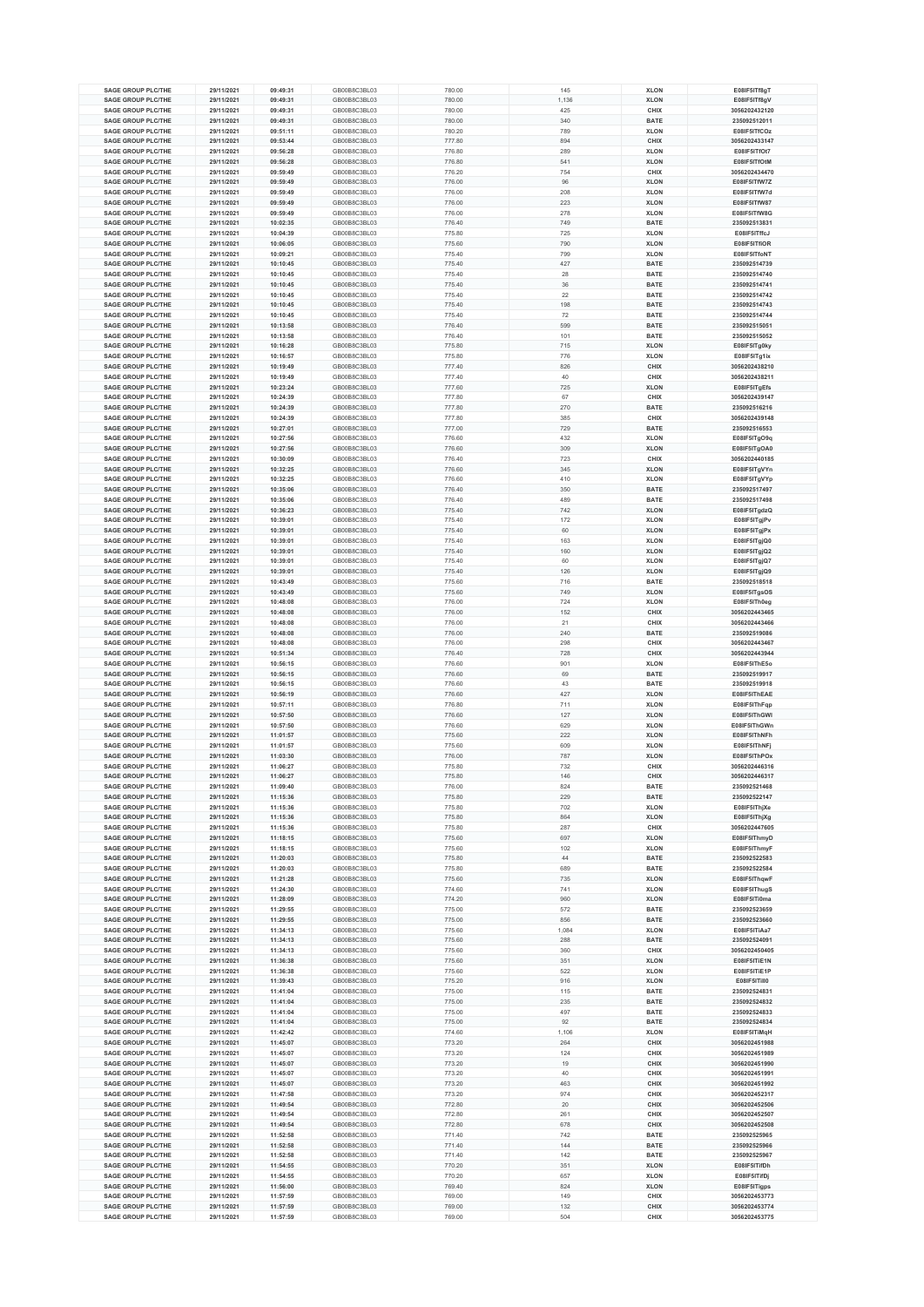| <b>SAGE GROUP PLC/THE</b> | 29/11/2021 | 12:00:21 | GB00B8C3BL03 |        | 890   | <b>XLON</b> | E08IF5ITinAm  |
|---------------------------|------------|----------|--------------|--------|-------|-------------|---------------|
|                           |            |          |              | 767.80 |       |             |               |
| <b>SAGE GROUP PLC/THE</b> | 29/11/2021 | 12:02:13 | GB00B8C3BL03 | 768.80 | 870   | CHIX        | 3056202454540 |
| SAGE GROUP PLC/THE        | 29/11/2021 | 12:04:51 | GB00B8C3BL03 | 768.60 | 385   | <b>XLON</b> | E08IF5ITiu3W  |
| <b>SAGE GROUP PLC/THE</b> | 29/11/2021 | 12:04:51 | GB00B8C3BL03 | 768.60 | 285   | <b>XLON</b> | E08IF5ITiu3Y  |
| SAGE GROUP PLC/THE        | 29/11/2021 | 12:05:56 | GB00B8C3BL03 | 768.60 | 632   | CHIX        | 3056202455186 |
| SAGE GROUP PLC/THE        | 29/11/2021 | 12:07:10 | GB00B8C3BL03 | 769.40 | 573   | CHIX        | 3056202455455 |
| <b>SAGE GROUP PLC/THE</b> | 29/11/2021 | 12:08:13 | GB00B8C3BL03 | 768.40 | 572   | <b>XLON</b> | E08IF5ITizpz  |
| <b>SAGE GROUP PLC/THE</b> | 29/11/2021 | 12:12:39 | GB00B8C3BL03 | 769.00 | 67    | <b>BATE</b> | 235092528246  |
| <b>SAGE GROUP PLC/THE</b> | 29/11/2021 | 12:12:39 | GB00B8C3BL03 | 769.00 | 1,000 | <b>BATE</b> | 235092528247  |
| <b>SAGE GROUP PLC/THE</b> | 29/11/2021 | 12:12:39 | GB00B8C3BL03 | 769.00 | 99    | <b>BATE</b> | 235092528248  |
|                           |            |          |              |        |       |             |               |
| <b>SAGE GROUP PLC/THE</b> | 29/11/2021 | 12:14:13 | GB00B8C3BL03 | 769.40 | 469   | <b>XLON</b> | E08IF5ITj9Us  |
| <b>SAGE GROUP PLC/THE</b> | 29/11/2021 | 12:14:13 | GB00B8C3BL03 | 769.40 | 222   | <b>XLON</b> | E08IF5ITj9Uv  |
| <b>SAGE GROUP PLC/THE</b> | 29/11/2021 | 12:14:21 | GB00B8C3BL03 | 769.40 | 297   | <b>BATE</b> | 235092528428  |
| <b>SAGE GROUP PLC/THE</b> | 29/11/2021 | 12:14:21 | GB00B8C3BL03 | 769.40 | 282   | <b>BATE</b> | 235092528429  |
| <b>SAGE GROUP PLC/THE</b> | 29/11/2021 | 12:14:21 | GB00B8C3BL03 | 769.40 | 146   | <b>BATE</b> | 235092528430  |
| <b>SAGE GROUP PLC/THE</b> | 29/11/2021 | 12:16:45 | GB00B8C3BL03 | 770.20 | 555   | <b>XLON</b> | E08IF5ITjDNN  |
| <b>SAGE GROUP PLC/THE</b> | 29/11/2021 | 12:17:35 | GB00B8C3BL03 | 769.80 | 646   | <b>XLON</b> | E08IF5ITjEqD  |
| <b>SAGE GROUP PLC/THE</b> | 29/11/2021 | 12:20:18 | GB00B8C3BL03 |        | 305   | <b>XLON</b> |               |
|                           |            |          |              | 769.80 |       |             | E08IF5ITjllm  |
| <b>SAGE GROUP PLC/THE</b> | 29/11/2021 | 12:20:18 | GB00B8C3BL03 | 769.80 | 316   | <b>XLON</b> | E08IF5ITjllo  |
| <b>SAGE GROUP PLC/THE</b> | 29/11/2021 | 12:20:45 | GB00B8C3BL03 | 770.20 | 131   | CHIX        | 3056202457437 |
| <b>SAGE GROUP PLC/THE</b> | 29/11/2021 | 12:20:45 | GB00B8C3BL03 | 770.20 | 60    | CHIX        | 3056202457438 |
| <b>SAGE GROUP PLC/THE</b> | 29/11/2021 | 12:20:45 | GB00B8C3BL03 | 770.20 | 449   | CHIX        | 3056202457439 |
| <b>SAGE GROUP PLC/THE</b> | 29/11/2021 | 12:22:24 | GB00B8C3BL03 | 770.20 | 575   | <b>XLON</b> | E08IF5ITjL7s  |
| <b>SAGE GROUP PLC/THE</b> | 29/11/2021 | 12:23:59 | GB00B8C3BL03 | 769.80 | 658   | <b>XLON</b> | E08IF5ITjNu0  |
| <b>SAGE GROUP PLC/THE</b> | 29/11/2021 | 12:25:13 | GB00B8C3BL03 | 769.80 | 574   | <b>XLON</b> | E08IF5ITjPX6  |
| <b>SAGE GROUP PLC/THE</b> | 29/11/2021 | 12:26:57 | GB00B8C3BL03 |        |       | CHIX        |               |
|                           |            |          |              | 770.20 | 615   |             | 3056202458318 |
| <b>SAGE GROUP PLC/THE</b> | 29/11/2021 | 12:28:47 | GB00B8C3BL03 | 769.80 | 584   | <b>BATE</b> | 235092529813  |
| <b>SAGE GROUP PLC/THE</b> | 29/11/2021 | 12:31:30 | GB00B8C3BL03 | 769.40 | 706   | <b>XLON</b> | E08IF5ITjYgJ  |
| <b>SAGE GROUP PLC/THE</b> | 29/11/2021 | 12:31:30 | GB00B8C3BL03 | 769.40 | 99    | <b>XLON</b> | E08IF5ITjYgL  |
| <b>SAGE GROUP PLC/THE</b> | 29/11/2021 | 12:32:33 | GB00B8C3BL03 | 769.40 | 273   | <b>XLON</b> | E08IF5ITjZwZ  |
| <b>SAGE GROUP PLC/THE</b> | 29/11/2021 | 12:32:33 | GB00B8C3BL03 | 769.40 | 466   | <b>XLON</b> | E08IF5ITjZwb  |
| SAGE GROUP PLC/THE        | 29/11/2021 | 12:35:00 | GB00B8C3BL03 | 769.40 | 917   | <b>XLON</b> | E08IF5ITjcn0  |
| SAGE GROUP PLC/THE        | 29/11/2021 | 12:37:01 | GB00B8C3BL03 | 769.20 | 65    | <b>BATE</b> | 235092530637  |
| <b>SAGE GROUP PLC/THE</b> | 29/11/2021 | 12:37:43 | GB00B8C3BL03 | 769.40 | 734   | <b>XLON</b> | E08IF5ITjgi6  |
| <b>SAGE GROUP PLC/THE</b> | 29/11/2021 | 12:42:52 | GB00B8C3BL03 | 769.80 | 1,060 | <b>XLON</b> | E08IF5ITjqIE  |
|                           |            |          |              |        |       |             |               |
| <b>SAGE GROUP PLC/THE</b> | 29/11/2021 | 12:42:52 | GB00B8C3BL03 | 769.80 | 40    | <b>XLON</b> | E08IF5ITjqIH  |
| <b>SAGE GROUP PLC/THE</b> | 29/11/2021 | 12:42:52 | GB00B8C3BL03 | 769.80 | 358   | CHIX        | 3056202460489 |
| SAGE GROUP PLC/THE        | 29/11/2021 | 12:42:52 | GB00B8C3BL03 | 769.80 | 280   | <b>BATE</b> | 235092531248  |
| <b>SAGE GROUP PLC/THE</b> | 29/11/2021 | 12:42:52 | GB00B8C3BL03 | 769.80 | 8     | CHIX        | 3056202460490 |
| <b>SAGE GROUP PLC/THE</b> | 29/11/2021 | 12:42:52 | GB00B8C3BL03 | 769.80 | 12    | <b>BATE</b> | 235092531249  |
| <b>SAGE GROUP PLC/THE</b> | 29/11/2021 | 12:44:37 | GB00B8C3BL03 | 770.20 | 244   | <b>BATE</b> | 235092531450  |
| <b>SAGE GROUP PLC/THE</b> | 29/11/2021 | 12:44:37 | GB00B8C3BL03 | 770.20 | 38    | <b>BATE</b> | 235092531451  |
| SAGE GROUP PLC/THE        | 29/11/2021 | 12:44:37 | GB00B8C3BL03 | 770.20 | 558   | <b>BATE</b> | 235092531452  |
|                           |            |          |              |        |       |             |               |
| <b>SAGE GROUP PLC/THE</b> | 29/11/2021 | 12:46:05 | GB00B8C3BL03 | 770.20 | 209   | CHIX        | 3056202461030 |
| <b>SAGE GROUP PLC/THE</b> | 29/11/2021 | 12:46:05 | GB00B8C3BL03 | 770.20 | 601   | CHIX        | 3056202461031 |
| <b>SAGE GROUP PLC/THE</b> | 29/11/2021 | 12:48:48 | GB00B8C3BL03 | 770.20 | 870   | <b>XLON</b> | E08IF5ITk1V7  |
| <b>SAGE GROUP PLC/THE</b> | 29/11/2021 | 12:52:47 | GB00B8C3BL03 | 771.00 | 286   | <b>BATE</b> | 235092532328  |
| <b>SAGE GROUP PLC/THE</b> | 29/11/2021 | 12:52:47 | GB00B8C3BL03 | 771.00 | 357   | CHIX        | 3056202462077 |
| <b>SAGE GROUP PLC/THE</b> | 29/11/2021 | 12:52:47 | GB00B8C3BL03 | 771.00 | 1,077 | <b>XLON</b> | E08IF5ITk8YY  |
| <b>SAGE GROUP PLC/THE</b> | 29/11/2021 | 12:54:17 | GB00B8C3BL03 | 770.80 | 1,002 | <b>BATE</b> | 235092532437  |
|                           |            |          |              |        |       |             |               |
| <b>SAGE GROUP PLC/THE</b> | 29/11/2021 | 12:58:45 | GB00B8C3BL03 | 771.40 | 1,127 | <b>XLON</b> | E08IF5ITklal  |
| <b>SAGE GROUP PLC/THE</b> | 29/11/2021 | 12:58:45 | GB00B8C3BL03 | 771.40 | 299   | <b>BATE</b> | 235092532857  |
| <b>SAGE GROUP PLC/THE</b> | 29/11/2021 | 12:58:45 | GB00B8C3BL03 | 771.40 | 374   | CHIX        | 3056202462773 |
| <b>SAGE GROUP PLC/THE</b> | 29/11/2021 | 13:00:26 | GB00B8C3BL03 | 771.20 | 851   | CHIX        | 3056202462951 |
| <b>SAGE GROUP PLC/THE</b> | 29/11/2021 | 13:03:57 | GB00B8C3BL03 | 771.60 | 368   | <b>XLON</b> | E08IF5ITkRbP  |
| <b>SAGE GROUP PLC/THE</b> | 29/11/2021 | 13:03:57 | GB00B8C3BL03 | 771.60 | 493   | <b>XLON</b> | E08IF5ITkRbS  |
| <b>SAGE GROUP PLC/THE</b> | 29/11/2021 | 13:03:57 | GB00B8C3BL03 | 771.60 | 59    | CHIX        | 3056202463426 |
| <b>SAGE GROUP PLC/THE</b> | 29/11/2021 | 13:03:57 | GB00B8C3BL03 | 771.60 | 769   | CHIX        | 3056202463427 |
| <b>SAGE GROUP PLC/THE</b> | 29/11/2021 | 13:06:46 | GB00B8C3BL03 | 770.40 | 317   | <b>XLON</b> | E08IF5ITkWGm  |
| <b>SAGE GROUP PLC/THE</b> | 29/11/2021 | 13:06:46 | GB00B8C3BL03 | 770.40 | 598   | <b>XLON</b> | E08IF5ITkWGo  |
|                           |            |          |              |        |       |             |               |
| <b>SAGE GROUP PLC/THE</b> | 29/11/2021 | 13:09:10 | GB00B8C3BL03 | 769.60 | 889   | <b>BATE</b> | 235092533945  |
| <b>SAGE GROUP PLC/THE</b> | 29/11/2021 | 13:09:10 | GB00B8C3BL03 | 769.60 | 33    | <b>BATE</b> | 235092533946  |
| SAGE GROUP PLC/THE        | 29/11/2021 | 13:11:08 | GB00B8C3BL03 | 769.60 | 921   | <b>BATE</b> | 235092534250  |
| <b>SAGE GROUP PLC/THE</b> | 29/11/2021 | 13:11:41 | GB00B8C3BL03 | 769.20 | 208   | <b>XLON</b> | E08IF5ITkfzM  |
| SAGE GROUP PLC/THE        | 29/11/2021 | 13:11:41 | GB00B8C3BL03 | 769.20 | 840   | <b>XLON</b> | E08IF5ITkfzb  |
| <b>SAGE GROUP PLC/THE</b> | 29/11/2021 | 13:14:35 | GB00B8C3BL03 | 769.60 | 975   | <b>XLON</b> | E08IF5ITkkTF  |
| <b>SAGE GROUP PLC/THE</b> | 29/11/2021 | 13:15:48 | GB00B8C3BL03 | 769.80 | 1,046 | <b>XLON</b> | E08IF5ITkmf0  |
| <b>SAGE GROUP PLC/THE</b> | 29/11/2021 | 13:20:19 | GB00B8C3BL03 | 769.60 | 1,067 | <b>XLON</b> | E08IF5ITkuR4  |
| <b>SAGE GROUP PLC/THE</b> |            |          |              |        |       |             |               |
|                           | 29/11/2021 | 13:20:19 | GB00B8C3BL03 | 769.40 | 568   | <b>XLON</b> | E08IF5ITkuS5  |
| <b>SAGE GROUP PLC/THE</b> | 29/11/2021 | 13:20:19 | GB00B8C3BL03 | 769.40 | 502   | <b>XLON</b> | E08IF5ITkuSB  |
| <b>SAGE GROUP PLC/THE</b> | 29/11/2021 | 13:26:09 | GB00B8C3BL03 | 770.20 | 1,004 | <b>BATE</b> | 235092535755  |
| <b>SAGE GROUP PLC/THE</b> | 29/11/2021 | 13:26:09 | GB00B8C3BL03 | 770.20 | 994   | <b>BATE</b> | 235092535756  |
| SAGE GROUP PLC/THE        | 29/11/2021 | 13:29:53 | GB00B8C3BL03 | 770.20 | 12    | <b>BATE</b> | 235092536185  |
| <b>SAGE GROUP PLC/THE</b> | 29/11/2021 | 13:29:53 | GB00B8C3BL03 | 770.20 | 274   | CHIX        | 3056202467328 |
| <b>SAGE GROUP PLC/THE</b> | 29/11/2021 | 13:29:53 | GB00B8C3BL03 | 770.20 | 173   | <b>BATE</b> | 235092536186  |
| <b>SAGE GROUP PLC/THE</b> | 29/11/2021 | 13:29:53 | GB00B8C3BL03 | 770.20 | 191   | <b>BATE</b> | 235092536187  |
| <b>SAGE GROUP PLC/THE</b> | 29/11/2021 | 13:29:53 | GB00B8C3BL03 | 770.20 | 164   | CHIX        | 3056202467329 |
| SAGE GROUP PLC/THE        | 29/11/2021 | 13:29:53 | GB00B8C3BL03 | 770.20 | 33    | CHIX        | 3056202467330 |
| <b>SAGE GROUP PLC/THE</b> |            |          |              |        |       |             | E08IF5ITI8di  |
|                           | 29/11/2021 | 13:29:53 | GB00B8C3BL03 | 770.20 | 803   | <b>XLON</b> |               |
| SAGE GROUP PLC/THE        | 29/11/2021 | 13:29:53 | GB00B8C3BL03 | 770.20 | 614   | <b>XLON</b> | E08IF5ITI8dk  |
| <b>SAGE GROUP PLC/THE</b> | 29/11/2021 | 13:33:10 | GB00B8C3BL03 | 770.60 | 1,153 | BATE        | 235092536601  |
| <b>SAGE GROUP PLC/THE</b> | 29/11/2021 | 13:35:05 | GB00B8C3BL03 | 771.00 | 1,317 | <b>XLON</b> | E08IF5ITII6W  |
| SAGE GROUP PLC/THE        | 29/11/2021 | 13:37:19 | GB00B8C3BL03 | 770.20 | 1,182 | <b>XLON</b> | E08IF5ITINfm  |
| <b>SAGE GROUP PLC/THE</b> | 29/11/2021 | 13:41:39 | GB00B8C3BL03 | 772.80 | 364   | <b>BATE</b> | 235092537632  |
| SAGE GROUP PLC/THE        | 29/11/2021 | 13:41:39 | GB00B8C3BL03 | 772.80 | 456   | CHIX        | 3056202469426 |
| <b>SAGE GROUP PLC/THE</b> | 29/11/2021 | 13:41:39 | GB00B8C3BL03 | 772.80 | 1,373 | <b>XLON</b> | E08IF5ITIWc1  |
| <b>SAGE GROUP PLC/THE</b> | 29/11/2021 | 13:42:41 | GB00B8C3BL03 | 772.20 | 422   | <b>XLON</b> | E08IF5ITIZHY  |
| SAGE GROUP PLC/THE        |            |          | GB00B8C3BL03 |        | 786   | <b>XLON</b> | E08IF5ITIZHa  |
|                           | 29/11/2021 | 13:42:41 |              | 772.20 |       |             |               |
| <b>SAGE GROUP PLC/THE</b> | 29/11/2021 | 13:44:57 | GB00B8C3BL03 | 773.00 | 917   | <b>XLON</b> | E08IF5ITIdjR  |
| <b>SAGE GROUP PLC/THE</b> | 29/11/2021 | 13:44:57 | GB00B8C3BL03 | 773.00 | 47    | <b>XLON</b> | E08IF5ITIdjT  |
| <b>SAGE GROUP PLC/THE</b> | 29/11/2021 | 13:44:57 | GB00B8C3BL03 | 773.00 | 240   | <b>XLON</b> | E08IF5ITIdjW  |
| <b>SAGE GROUP PLC/THE</b> | 29/11/2021 | 13:48:01 | GB00B8C3BL03 | 775.80 | 1,149 | <b>XLON</b> | E08IF5ITIkNV  |
| <b>SAGE GROUP PLC/THE</b> | 29/11/2021 | 13:52:06 | GB00B8C3BL03 | 776.20 | 462   | CHIX        | 3056202471107 |
| <b>SAGE GROUP PLC/THE</b> | 29/11/2021 | 13:52:06 | GB00B8C3BL03 | 776.20 | 369   | <b>BATE</b> | 235092538787  |
| <b>SAGE GROUP PLC/THE</b> | 29/11/2021 | 13:52:09 | GB00B8C3BL03 | 776.40 | 905   | <b>XLON</b> | E08IF5ITIrqF  |
| <b>SAGE GROUP PLC/THE</b> | 29/11/2021 | 13:52:09 | GB00B8C3BL03 |        | 300   | CHIX        | 3056202471128 |
|                           |            |          |              | 776.40 |       |             |               |
| <b>SAGE GROUP PLC/THE</b> | 29/11/2021 | 13:52:09 | GB00B8C3BL03 | 776.40 | 240   | <b>BATE</b> | 235092538803  |
| <b>SAGE GROUP PLC/THE</b> | 29/11/2021 | 13:52:18 | GB00B8C3BL03 | 776.60 | 783   | <b>XLON</b> | E08IF5ITIsHT  |
| <b>SAGE GROUP PLC/THE</b> | 29/11/2021 | 13:54:27 | GB00B8C3BL03 | 776.80 | 711   | <b>XLON</b> | E08IF5ITIwhk  |
| <b>SAGE GROUP PLC/THE</b> | 29/11/2021 | 13:54:58 | GB00B8C3BL03 | 776.60 | 824   | <b>XLON</b> | E08IF5ITIxth  |
| <b>SAGE GROUP PLC/THE</b> | 29/11/2021 | 13:57:05 | GB00B8C3BL03 | 777.20 | 714   | <b>XLON</b> | E08IF5ITm2I8  |
| <b>SAGE GROUP PLC/THE</b> | 29/11/2021 | 13:58:12 | GB00B8C3BL03 | 777.40 | 555   | <b>BATE</b> | 235092539621  |
| <b>SAGE GROUP PLC/THE</b> |            |          | GB00B8C3BL03 |        |       |             |               |
|                           | 29/11/2021 | 13:58:12 |              | 777.40 | 189   | <b>BATE</b> | 235092539622  |
| <b>SAGE GROUP PLC/THE</b> | 29/11/2021 | 13:58:40 | GB00B8C3BL03 | 776.80 | 757   | <b>XLON</b> | E08IF5ITm67K  |
| <b>SAGE GROUP PLC/THE</b> | 29/11/2021 | 14:01:44 | GB00B8C3BL03 | 776.40 | 776   | <b>XLON</b> | E08IF5ITmDYf  |
| <b>SAGE GROUP PLC/THE</b> | 29/11/2021 | 14:01:44 | GB00B8C3BL03 | 776.40 | 994   | <b>XLON</b> | E08IF5ITmDYh  |
| <b>SAGE GROUP PLC/THE</b> | 29/11/2021 | 14:05:47 | GB00B8C3BL03 | 776.20 | 1,005 | <b>XLON</b> | E08IF5ITmN4m  |
| <b>SAGE GROUP PLC/THE</b> | 29/11/2021 | 14:05:50 | GB00B8C3BL03 | 776.20 | 600   | <b>XLON</b> | E08IF5ITmN9R  |
| <b>SAGE GROUP PLC/THE</b> | 29/11/2021 | 14:05:53 | GB00B8C3BL03 | 776.20 | 861   | <b>XLON</b> | E08IF5ITmNEw  |
| <b>SAGE GROUP PLC/THE</b> | 29/11/2021 | 14:07:05 | GB00B8C3BL03 | 776.40 | 618   | <b>XLON</b> | E08IF5ITmPlb  |
|                           | 29/11/2021 | 14:12:17 | GB00B8C3BL03 | 777.40 | 44    | <b>BATE</b> | 235092541799  |
| <b>SAGE GROUP PLC/THE</b> |            |          |              |        |       |             |               |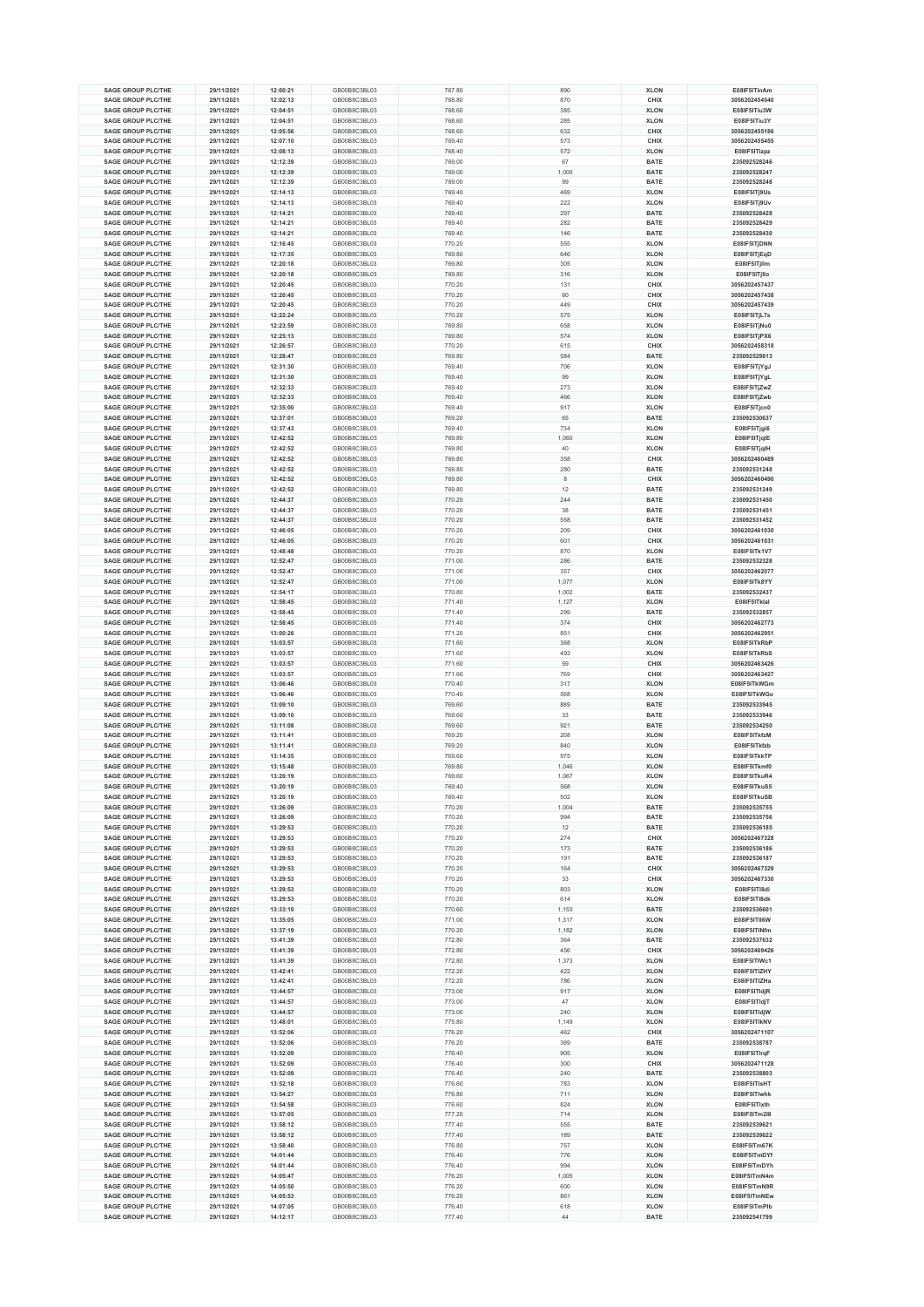| <b>SAGE GROUP PLC/THE</b>                              |                          |                      |              |                  |              |                     |                                |
|--------------------------------------------------------|--------------------------|----------------------|--------------|------------------|--------------|---------------------|--------------------------------|
|                                                        | 29/11/2021               | 14:12:17             | GB00B8C3BL03 | 777.40           | 55           | CHIX                | 3056202475354                  |
| <b>SAGE GROUP PLC/THE</b>                              | 29/11/2021               | 14:12:17             | GB00B8C3BL03 | 777.40           | 55           | CHIX                | 3056202475355                  |
| <b>SAGE GROUP PLC/THE</b>                              | 29/11/2021               | 14:12:17             | GB00B8C3BL03 | 777.40           | 5            | CHIX                | 3056202475356                  |
| <b>SAGE GROUP PLC/THE</b>                              | 29/11/2021               | 14:12:17             | GB00B8C3BL03 | 777.40           | 55           | CHIX                | 3056202475357                  |
| <b>SAGE GROUP PLC/THE</b>                              | 29/11/2021               | 14:12:17             | GB00B8C3BL03 | 777.40           | 5            | CHIX                | 3056202475358                  |
| <b>SAGE GROUP PLC/THE</b>                              | 29/11/2021               | 14:12:17             | GB00B8C3BL03 | 777.40           | 55           | CHIX                | 3056202475359                  |
| <b>SAGE GROUP PLC/THE</b>                              | 29/11/2021               | 14:12:17             | GB00B8C3BL03 | 777.40           | 5            | CHIX                | 3056202475360                  |
|                                                        |                          |                      |              |                  |              |                     |                                |
| <b>SAGE GROUP PLC/THE</b>                              | 29/11/2021               | 14:12:17             | GB00B8C3BL03 | 777.40           | 940          | <b>XLON</b>         | E08IF5ITmZMZ                   |
| <b>SAGE GROUP PLC/THE</b>                              | 29/11/2021               | 14:12:17             | GB00B8C3BL03 | 777.40           | 260          | <b>XLON</b>         | E08IF5ITmZMb                   |
| <b>SAGE GROUP PLC/THE</b>                              | 29/11/2021               | 14:12:17             | GB00B8C3BL03 | 777.40           | 535          | <b>XLON</b>         | E08IF5ITmZMd                   |
| <b>SAGE GROUP PLC/THE</b>                              | 29/11/2021               | 14:12:17             | GB00B8C3BL03 | 777.40           | 101          | <b>XLON</b>         | E08IF5ITmZMh                   |
| <b>SAGE GROUP PLC/THE</b>                              | 29/11/2021               | 14:12:17             | GB00B8C3BL03 | 777.40           | 55           | CHIX                | 3056202475361                  |
| <b>SAGE GROUP PLC/THE</b>                              | 29/11/2021               | 14:12:17             | GB00B8C3BL03 | 777.40           | 5            | CHIX                | 3056202475362                  |
| <b>SAGE GROUP PLC/THE</b>                              | 29/11/2021               | 14:12:17             | GB00B8C3BL03 | 777.40           | 44           | <b>BATE</b>         | 235092541800                   |
| <b>SAGE GROUP PLC/THE</b>                              | 29/11/2021               | 14:12:17             | GB00B8C3BL03 | 777.40           | 807          | <b>XLON</b>         | E08IF5ITmZO9                   |
| <b>SAGE GROUP PLC/THE</b>                              | 29/11/2021               | 14:13:24             | GB00B8C3BL03 | 777.60           | 1,054        | <b>XLON</b>         | E08IF5ITmbel                   |
| <b>SAGE GROUP PLC/THE</b>                              | 29/11/2021               | 14:13:24             | GB00B8C3BL03 | 777.60           | 236          | <b>XLON</b>         | E08IF5ITmbeK                   |
| <b>SAGE GROUP PLC/THE</b>                              | 29/11/2021               | 14:17:38             | GB00B8C3BL03 | 777.80           | 39           | <b>XLON</b>         | E08IF5ITmjke                   |
| <b>SAGE GROUP PLC/THE</b>                              |                          |                      | GB00B8C3BL03 |                  |              |                     |                                |
| <b>SAGE GROUP PLC/THE</b>                              | 29/11/2021               | 14:17:38             |              | 777.80           | 1,469        | <b>XLON</b>         | E08IF5ITmjki                   |
|                                                        | 29/11/2021               | 14:17:38             | GB00B8C3BL03 | 777.80           | 502          | CHIX                | 3056202476440                  |
| <b>SAGE GROUP PLC/THE</b>                              | 29/11/2021               | 14:17:38             | GB00B8C3BL03 | 777.80           | 400          | <b>BATE</b>         | 235092542501                   |
| <b>SAGE GROUP PLC/THE</b>                              | 29/11/2021               | 14:20:11             | GB00B8C3BL03 | 776.60           | 880          | <b>XLON</b>         | E08IF5ITmoCu                   |
| <b>SAGE GROUP PLC/THE</b>                              | 29/11/2021               | 14:20:11             | GB00B8C3BL03 | 776.60           | 340          | <b>XLON</b>         | E08IF5ITmoCw                   |
| <b>SAGE GROUP PLC/THE</b>                              | 29/11/2021               | 14:21:06             | GB00B8C3BL03 | 776.80           | 1,020        | <b>XLON</b>         | E08IF5ITmqKf                   |
| <b>SAGE GROUP PLC/THE</b>                              | 29/11/2021               | 14:21:06             | GB00B8C3BL03 | 776.80           | 338          | CHIX                | 3056202477224                  |
| <b>SAGE GROUP PLC/THE</b>                              | 29/11/2021               | 14:23:49             | GB00B8C3BL03 | 776.60           | 255          | <b>BATE</b>         | 235092543416                   |
| <b>SAGE GROUP PLC/THE</b>                              | 29/11/2021               | 14:23:49             | GB00B8C3BL03 | 776.60           | 981          | <b>BATE</b>         | 235092543417                   |
| <b>SAGE GROUP PLC/THE</b>                              | 29/11/2021               | 14:26:52             | GB00B8C3BL03 | 776.60           | 870          | <b>XLON</b>         | E08IF5ITn0tG                   |
| <b>SAGE GROUP PLC/THE</b>                              | 29/11/2021               | 14:26:52             | GB00B8C3BL03 | 776.60           | 217          | <b>XLON</b>         | E08IF5ITn0tl                   |
| <b>SAGE GROUP PLC/THE</b>                              | 29/11/2021               | 14:26:52             | GB00B8C3BL03 | 776.60           | 288          | <b>BATE</b>         | 235092543784                   |
| <b>SAGE GROUP PLC/THE</b>                              | 29/11/2021               | 14:26:52             | GB00B8C3BL03 | 776.60           | 361          | CHIX                | 3056202478248                  |
| <b>SAGE GROUP PLC/THE</b>                              | 29/11/2021               | 14:30:02             | GB00B8C3BL03 | 776.80           | 116          | <b>BATE</b>         | 235092544231                   |
| <b>SAGE GROUP PLC/THE</b>                              | 29/11/2021               | 14:30:02             | GB00B8C3BL03 | 776.80           | 216          | <b>BATE</b>         | 235092544232                   |
| <b>SAGE GROUP PLC/THE</b>                              | 29/11/2021               | 14:30:02             | GB00B8C3BL03 | 776.80           | 18           | <b>BATE</b>         | 235092544233                   |
| <b>SAGE GROUP PLC/THE</b>                              | 29/11/2021               | 14:30:02             | GB00B8C3BL03 | 776.80           | 299          | <b>BATE</b>         | 235092544234                   |
|                                                        |                          |                      |              |                  |              |                     |                                |
| <b>SAGE GROUP PLC/THE</b>                              | 29/11/2021               | 14:30:02             | GB00B8C3BL03 | 776.80           | 417          | CHIX                | 3056202478952                  |
| <b>SAGE GROUP PLC/THE</b>                              | 29/11/2021               | 14:30:02             | GB00B8C3BL03 | 776.80           | 334          | CHIX                | 3056202478953                  |
| <b>SAGE GROUP PLC/THE</b>                              | 29/11/2021               | 14:30:02             | GB00B8C3BL03 | 776.80           | 1,252        | <b>XLON</b>         | E08IF5ITn8VJ                   |
| <b>SAGE GROUP PLC/THE</b>                              | 29/11/2021               | 14:30:02             | GB00B8C3BL03 | 776.80           | 1,073        | <b>XLON</b>         | E08IF5ITn8VL                   |
| <b>SAGE GROUP PLC/THE</b>                              | 29/11/2021               | 14:30:02             | GB00B8C3BL03 | 776.80           | 62           | CHIX                | 3056202478954                  |
| <b>SAGE GROUP PLC/THE</b>                              | 29/11/2021               | 14:30:02             | GB00B8C3BL03 | 776.80           | 121          | <b>XLON</b>         | E08IF5ITn8VO                   |
| <b>SAGE GROUP PLC/THE</b>                              | 29/11/2021               | 14:32:02             | GB00B8C3BL03 | 776.40           | 1,294        | <b>XLON</b>         | E08IF5ITn.J7M                  |
| <b>SAGE GROUP PLC/THE</b>                              | 29/11/2021               | 14:32:02             | GB00B8C3BL03 | 776.40           | 430          | CHIX                | 3056202479874                  |
| <b>SAGE GROUP PLC/THE</b>                              | 29/11/2021               | 14:32:02             | GB00B8C3BL03 | 776.40           | 343          | <b>BATE</b>         | 235092544821                   |
| <b>SAGE GROUP PLC/THE</b>                              | 29/11/2021               | 14:32:59             | GB00B8C3BL03 | 775.60           | 691          | <b>XLON</b>         | E08IF5ITnONk                   |
| <b>SAGE GROUP PLC/THE</b>                              | 29/11/2021               | 14:32:59             | GB00B8C3BL03 | 775.60           | 696          | <b>XLON</b>         | E08IF5ITnONm                   |
| <b>SAGE GROUP PLC/THE</b>                              | 29/11/2021               | 14:32:59             | GB00B8C3BL03 | 775.60           | 461          | CHIX                | 3056202480377                  |
| <b>SAGE GROUP PLC/THE</b>                              | 29/11/2021               | 14:32:59             | GB00B8C3BL03 | 775.60           | 368          | <b>XLON</b>         | E08IF5ITnOOG                   |
| <b>SAGE GROUP PLC/THE</b>                              | 29/11/2021               | 14:35:06             | GB00B8C3BL03 | 774.80           | 321          | <b>BATE</b>         | 235092545632                   |
| <b>SAGE GROUP PLC/THE</b>                              | 29/11/2021               | 14:35:06             | GB00B8C3BL03 | 774.80           | 401          | CHIX                | 3056202481161                  |
|                                                        |                          |                      |              |                  |              |                     |                                |
| <b>SAGE GROUP PLC/THE</b>                              | 29/11/2021               | 14:35:06             | GB00B8C3BL03 | 774.80           | 599          | <b>XLON</b>         | E08IF5ITnYIP                   |
| <b>SAGE GROUP PLC/THE</b>                              | 29/11/2021               | 14:35:06             | GB00B8C3BL03 | 774.80           | 294          | <b>XLON</b>         | E08IF5ITnYIR                   |
| <b>SAGE GROUP PLC/THE</b>                              | 29/11/2021               | 14:35:06             | GB00B8C3BL03 |                  | 315          | <b>XLON</b>         | E08IF5ITnYIU                   |
|                                                        |                          |                      |              | 774.80           |              |                     |                                |
| <b>SAGE GROUP PLC/THE</b>                              | 29/11/2021               | 14:37:38             | GB00B8C3BL03 | 774.80           | 1,358        | <b>XLON</b>         | E08IF5ITnk1i                   |
| <b>SAGE GROUP PLC/THE</b>                              | 29/11/2021               | 14:37:38             | GB00B8C3BL03 | 774.80           | 451          | CHIX                | 3056202482223                  |
| <b>SAGE GROUP PLC/THE</b>                              | 29/11/2021               | 14:40:54             | GB00B8C3BL03 | 776.60           | 1,140        | <b>XLON</b>         | E08IF5ITnxGp                   |
| <b>SAGE GROUP PLC/THE</b>                              | 29/11/2021               | 14:40:54             | GB00B8C3BL03 | 776.60           | 170          | <b>XLON</b>         | E08IF5ITnxGr                   |
| <b>SAGE GROUP PLC/THE</b>                              | 29/11/2021               | 14:40:54             | GB00B8C3BL03 | 776.60           | 305          | CHIX                | 3056202483326                  |
| <b>SAGE GROUP PLC/THE</b>                              | 29/11/2021               | 14:40:54             | GB00B8C3BL03 | 776.60           | 857          | <b>XLON</b>         | E08IF5ITnxGt                   |
| <b>SAGE GROUP PLC/THE</b>                              | 29/11/2021               | 14:40:54             | GB00B8C3BL03 | 776.60           | 302          | <b>BATE</b>         | 235092547075                   |
| <b>SAGE GROUP PLC/THE</b>                              | 29/11/2021               | 14:40:54             | GB00B8C3BL03 | 776.60           | 48           | <b>BATE</b>         | 235092547076                   |
| <b>SAGE GROUP PLC/THE</b>                              | 29/11/2021               | 14:40:54             | GB00B8C3BL03 | 776.60           | 224          | <b>BATE</b>         | 235092547077                   |
| <b>SAGE GROUP PLC/THE</b>                              | 29/11/2021               | 14:40:54             | GB00B8C3BL03 |                  | 74           | CHIX                | 3056202483327                  |
|                                                        |                          |                      |              | 776.60           |              |                     |                                |
| <b>SAGE GROUP PLC/THE</b>                              | 29/11/2021               | 14:40:54             | GB00B8C3BL03 | 776.60           | 341          | CHIX                | 3056202483328<br>235092547746  |
| <b>SAGE GROUP PLC/THE</b><br><b>SAGE GROUP PLC/THE</b> | 29/11/2021               | 14:44:01<br>14:44:01 | GB00B8C3BL03 | 776.80           | 265          | <b>BATE</b>         |                                |
| <b>SAGE GROUP PLC/THE</b>                              | 29/11/2021<br>29/11/2021 | 14:44:01             | GB00B8C3BL03 | 776.80<br>776.80 | 35<br>296    | <b>CHIX</b><br>CHIX | 3056202484288<br>3056202484289 |
|                                                        |                          |                      | GB00B8C3BL03 |                  |              |                     |                                |
| <b>SAGE GROUP PLC/THE</b>                              | 29/11/2021               | 14:44:01             | GB00B8C3BL03 | 776.80           | 998          | <b>XLON</b>         | E08IF5ITo8Fi                   |
| <b>SAGE GROUP PLC/THE</b>                              | 29/11/2021               | 14:45:22             | GB00B8C3BL03 | 777.00           | 63           | CHIX                | 3056202484792                  |
| <b>SAGE GROUP PLC/THE</b>                              | 29/11/2021               | 14:45:22             | GB00B8C3BL03 | 777.00           | 116          | <b>BATE</b>         | 235092548090                   |
| <b>SAGE GROUP PLC/THE</b>                              | 29/11/2021               | 14:45:22             | GB00B8C3BL03 | 777.00           | 246          | CHIX                | 3056202484793                  |
| <b>SAGE GROUP PLC/THE</b>                              | 29/11/2021               | 14:45:22             | GB00B8C3BL03 | 777.00           | 130          | <b>BATE</b>         | 235092548091                   |
| <b>SAGE GROUP PLC/THE</b>                              | 29/11/2021               | 14:45:22             | GB00B8C3BL03 | 777.00           | 929          | <b>XLON</b>         | E08IF5IToCdj                   |
| <b>SAGE GROUP PLC/THE</b>                              | 29/11/2021               | 14:46:13             | GB00B8C3BL03 | 776.60           | 599          | <b>XLON</b>         | E08IF5IToFwo                   |
| <b>SAGE GROUP PLC/THE</b>                              | 29/11/2021               | 14:46:36             | GB00B8C3BL03 | 776.60           | 573          | <b>XLON</b>         | E08IF5IToH1m                   |
| <b>SAGE GROUP PLC/THE</b>                              | 29/11/2021               | 14:46:56             | GB00B8C3BL03 | 776.60           | 576          | <b>XLON</b>         | E08IF5IToHxQ                   |
| <b>SAGE GROUP PLC/THE</b>                              | 29/11/2021               | 14:47:53             | GB00B8C3BL03 | 776.40           | 563          | <b>XLON</b>         | E08IF5IToKeR                   |
| <b>SAGE GROUP PLC/THE</b>                              | 29/11/2021               | 14:48:16             | GB00B8C3BL03 | 777.40           | 653          | <b>XLON</b>         | E08IF5IToLxw                   |
| <b>SAGE GROUP PLC/THE</b>                              | 29/11/2021               | 14:48:47             | GB00B8C3BL03 | 777.20           | 666          | CHIX                | 3056202486158                  |
| <b>SAGE GROUP PLC/THE</b>                              | 29/11/2021               | 14:49:35             | GB00B8C3BL03 | 777.20           | 628          | <b>XLON</b>         | E08IF5IToQxf                   |
| <b>SAGE GROUP PLC/THE</b>                              | 29/11/2021               | 14:50:47             | GB00B8C3BL03 | 777.80           | 191          | <b>BATE</b>         | 235092549689                   |
| <b>SAGE GROUP PLC/THE</b>                              | 29/11/2021               | 14:50:47             | GB00B8C3BL03 | 777.80           | 442          | <b>BATE</b>         | 235092549690                   |
| <b>SAGE GROUP PLC/THE</b>                              | 29/11/2021               | 14:50:54             | GB00B8C3BL03 | 777.80           | 750          | <b>BATE</b>         | 235092549728                   |
| <b>SAGE GROUP PLC/THE</b>                              | 29/11/2021               | 14:52:55             | GB00B8C3BL03 | 778.60           | 564          | <b>XLON</b>         | E08IF5ITog5a                   |
| <b>SAGE GROUP PLC/THE</b>                              | 29/11/2021               | 14:54:40             | GB00B8C3BL03 | 778.80           | 1,200        | <b>XLON</b>         | E08IF5ITollw                   |
| <b>SAGE GROUP PLC/THE</b>                              | 29/11/2021               | 14:54:40             | GB00B8C3BL03 | 778.80           | 58           | CHIX                | 3056202488499                  |
| <b>SAGE GROUP PLC/THE</b>                              | 29/11/2021               | 14:54:40             | GB00B8C3BL03 | 778.80           | 45           | <b>BATE</b>         | 235092550594                   |
| <b>SAGE GROUP PLC/THE</b>                              | 29/11/2021               | 14:54:40             | GB00B8C3BL03 | 778.80           | 48           | <b>CHIX</b>         | 3056202488500                  |
| <b>SAGE GROUP PLC/THE</b>                              | 29/11/2021               | 14:54:40             | GB00B8C3BL03 | 778.80           | 573          | <b>XLON</b>         | E08IF5ITolm5                   |
| <b>SAGE GROUP PLC/THE</b>                              |                          |                      | GB00B8C3BL03 |                  |              |                     |                                |
| <b>SAGE GROUP PLC/THE</b>                              | 29/11/2021<br>29/11/2021 | 14:54:50<br>14:55:11 | GB00B8C3BL03 | 779.20<br>778.80 | 1,069<br>579 | CHIX<br>CHIX        | 3056202488537<br>3056202488682 |
| <b>SAGE GROUP PLC/THE</b>                              |                          | 14:55:59             | GB00B8C3BL03 |                  | 573          | <b>XLON</b>         | E08IF5ITorfs                   |
|                                                        | 29/11/2021               |                      |              | 779.00           |              |                     |                                |
| <b>SAGE GROUP PLC/THE</b>                              | 29/11/2021               | 14:56:31             | GB00B8C3BL03 | 779.20           | 604          | <b>XLON</b>         | E08IF5ITourR                   |
| <b>SAGE GROUP PLC/THE</b>                              | 29/11/2021               | 14:59:04             | GB00B8C3BL03 | 780.00           | 655          | <b>XLON</b>         | E08IF5ITp3Zv                   |
| <b>SAGE GROUP PLC/THE</b>                              | 29/11/2021               | 14:59:04             | GB00B8C3BL03 | 780.00           | 1,266        | <b>XLON</b>         | E08IF5ITp3Zx                   |
| <b>SAGE GROUP PLC/THE</b>                              | 29/11/2021               | 15:00:47             | GB00B8C3BL03 | 779.40           | 787          | CHIX                | 3056202490662                  |
| <b>SAGE GROUP PLC/THE</b>                              | 29/11/2021               | 15:01:27             | GB00B8C3BL03 | 779.80           | 707          | CHIX                | 3056202490878                  |
| <b>SAGE GROUP PLC/THE</b>                              | 29/11/2021               | 15:04:52             | GB00B8C3BL03 | 779.60           | 1,225        | <b>XLON</b>         | E08IF5ITpNIF                   |
| <b>SAGE GROUP PLC/THE</b>                              | 29/11/2021               | 15:05:16             | GB00B8C3BL03 | 779.00           | 925          | <b>XLON</b>         | E08IF5ITpPD0                   |
| <b>SAGE GROUP PLC/THE</b>                              | 29/11/2021               | 15:05:16             | GB00B8C3BL03 | 779.00           | 1            | <b>XLON</b>         | E08IF5ITpPD2                   |
| <b>SAGE GROUP PLC/THE</b>                              | 29/11/2021               | 15:08:20             | GB00B8C3BL03 | 779.60           | 539          | <b>XLON</b>         | E08IF5ITpYVq                   |
| <b>SAGE GROUP PLC/THE</b>                              | 29/11/2021               | 15:08:20             | GB00B8C3BL03 | 779.60           | 117          | <b>XLON</b>         | E08IF5ITpYVs                   |
| <b>SAGE GROUP PLC/THE</b>                              | 29/11/2021               | 15:09:28             | GB00B8C3BL03 | 779.60           | 1,069        | <b>XLON</b>         | E08IF5ITpbjE                   |
| <b>SAGE GROUP PLC/THE</b>                              | 29/11/2021               | 15:09:29             | GB00B8C3BL03 | 779.60           | 1,077        | <b>XLON</b>         | E08IF5ITpbks                   |
| <b>SAGE GROUP PLC/THE</b>                              | 29/11/2021               | 15:10:47             | GB00B8C3BL03 | 780.00           | 102          | <b>XLON</b>         | E08IF5ITpfPN                   |
| <b>SAGE GROUP PLC/THE</b>                              | 29/11/2021               | 15:10:47             | GB00B8C3BL03 | 780.00           | 784          | <b>XLON</b>         | E08IF5ITpfPP                   |
| <b>SAGE GROUP PLC/THE</b>                              | 29/11/2021               | 15:13:23             | GB00B8C3BL03 | 780.00           | 269          | <b>XLON</b>         | E08IF5ITpli1                   |
| <b>SAGE GROUP PLC/THE</b>                              | 29/11/2021               | 15:13:23             | GB00B8C3BL03 | 780.00           | 625          | <b>XLON</b>         | E08IF5ITpli3                   |
| <b>SAGE GROUP PLC/THE</b>                              | 29/11/2021               | 15:13:23             | GB00B8C3BL03 | 780.00           | 237          | <b>BATE</b>         | 235092554698                   |
| <b>SAGE GROUP PLC/THE</b>                              | 29/11/2021               | 15:13:23             | GB00B8C3BL03 | 780.00           | 815          | CHIX                | 3056202494522                  |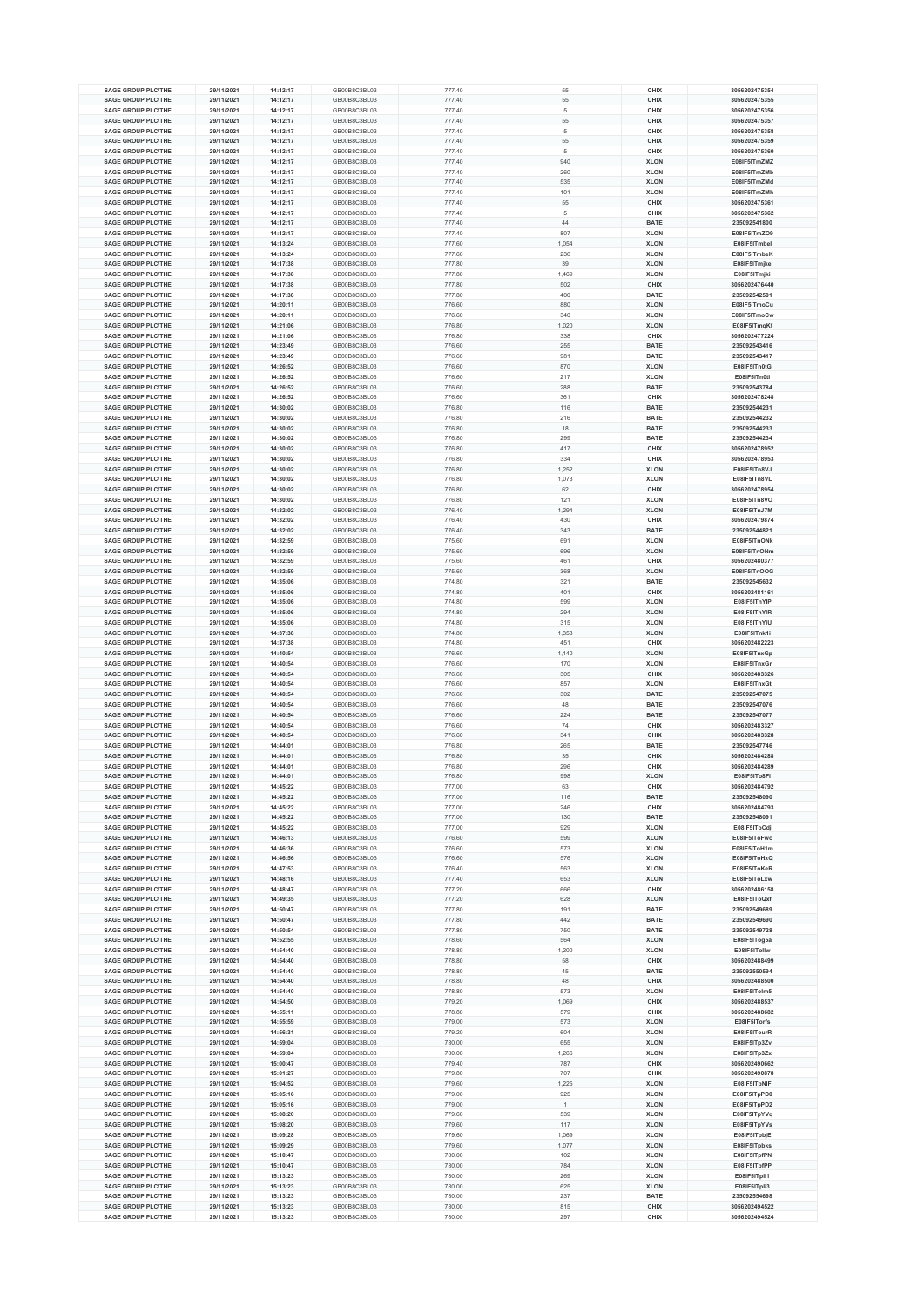| <b>SAGE GROUP PLC/THE</b>                              | 29/11/2021               | 15:17:20             | GB00B8C3BL03                 |                  | 426      | CHIX         | 3056202495797                  |
|--------------------------------------------------------|--------------------------|----------------------|------------------------------|------------------|----------|--------------|--------------------------------|
|                                                        |                          |                      |                              | 779.20           |          |              |                                |
| <b>SAGE GROUP PLC/THE</b>                              | 29/11/2021               | 15:17:20             | GB00B8C3BL03                 | 779.20           | 340      | <b>BATE</b>  | 235092555480                   |
| SAGE GROUP PLC/THE                                     | 29/11/2021               | 15:17:20             | GB00B8C3BL03                 | 779.20           | 1,281    | <b>XLON</b>  | E08IF5ITpvyF                   |
| <b>SAGE GROUP PLC/THE</b>                              | 29/11/2021               | 15:17:48             | GB00B8C3BL03                 | 779.00           | 809      | <b>XLON</b>  | E08IF5ITpwts                   |
| SAGE GROUP PLC/THE                                     | 29/11/2021               | 15:18:43             | GB00B8C3BL03                 | 778.60           | 820      | <b>XLON</b>  | E08IF5ITpzLF                   |
| SAGE GROUP PLC/THE                                     | 29/11/2021               | 15:19:01             | GB00B8C3BL03                 | 779.00           | 715      | CHIX         | 3056202496254                  |
| <b>SAGE GROUP PLC/THE</b>                              | 29/11/2021               | 15:19:43             | GB00B8C3BL03                 | 778.60           | 657      | <b>XLON</b>  | E08IF5ITq23a                   |
| <b>SAGE GROUP PLC/THE</b>                              | 29/11/2021               | 15:28:26             | GB00B8C3BL03                 | 779.80           | 1,121    | <b>XLON</b>  | E08IF5ITqMjE                   |
|                                                        |                          |                      |                              |                  |          |              |                                |
| <b>SAGE GROUP PLC/THE</b>                              | 29/11/2021               | 15:28:26             | GB00B8C3BL03                 | 779.80           | 95       | <b>XLON</b>  | E08IF5ITqMjH                   |
| SAGE GROUP PLC/THE                                     | 29/11/2021               | 15:28:26             | GB00B8C3BL03                 | 779.80           | 1,280    | <b>XLON</b>  | E08IF5ITqMjJ                   |
| <b>SAGE GROUP PLC/THE</b>                              | 29/11/2021               | 15:28:26             | GB00B8C3BL03                 | 779.80           | 328      | CHIX         | 3056202499001                  |
| <b>SAGE GROUP PLC/THE</b>                              | 29/11/2021               | 15:28:26             | GB00B8C3BL03                 | 779.80           | 76       | CHIX         | 3056202499002                  |
| <b>SAGE GROUP PLC/THE</b>                              | 29/11/2021               | 15:28:26             | GB00B8C3BL03                 | 779.80           | 184      | CHIX         | 3056202499003                  |
| <b>SAGE GROUP PLC/THE</b>                              | 29/11/2021               | 15:28:26             | GB00B8C3BL03                 | 779.80           | 323      | <b>BATE</b>  | 235092557598                   |
| <b>SAGE GROUP PLC/THE</b>                              | 29/11/2021               | 15:28:26             | GB00B8C3BL03                 | 779.80           | 340      | <b>BATE</b>  | 235092557599                   |
|                                                        |                          |                      |                              |                  |          |              |                                |
| <b>SAGE GROUP PLC/THE</b>                              | 29/11/2021               | 15:28:26             | GB00B8C3BL03                 | 779.80           | 241      | CHIX         | 3056202499004                  |
| <b>SAGE GROUP PLC/THE</b>                              | 29/11/2021               | 15:31:52             | GB00B8C3BL03                 | 779.60           | 1,175    | <b>XLON</b>  | E08IF5ITqVsi                   |
| <b>SAGE GROUP PLC/THE</b>                              | 29/11/2021               | 15:31:52             | GB00B8C3BL03                 | 779.60           | 391      | CHIX         | 3056202500101                  |
| <b>SAGE GROUP PLC/THE</b>                              | 29/11/2021               | 15:31:52             | GB00B8C3BL03                 | 779.60           | 312      | <b>BATE</b>  | 235092558411                   |
| <b>SAGE GROUP PLC/THE</b>                              | 29/11/2021               | 15:31:53             | GB00B8C3BL03                 | 779.40           | 1,198    | <b>XLON</b>  | E08IF5ITqVxU                   |
| <b>SAGE GROUP PLC/THE</b>                              | 29/11/2021               | 15:31:53             | GB00B8C3BL03                 | 779.40           | 170      | <b>BATE</b>  | 235092558425                   |
| <b>SAGE GROUP PLC/THE</b>                              | 29/11/2021               | 15:31:53             | GB00B8C3BL03                 | 779.40           | 546      | <b>BATE</b>  | 235092558432                   |
| <b>SAGE GROUP PLC/THE</b>                              | 29/11/2021               | 15:34:36             | GB00B8C3BL03                 |                  | 323      | <b>BATE</b>  | 235092558952                   |
|                                                        |                          |                      |                              | 779.40           |          |              |                                |
| <b>SAGE GROUP PLC/THE</b>                              | 29/11/2021               | 15:34:36             | GB00B8C3BL03                 | 779.40           | 405      | CHIX         | 3056202500903                  |
| <b>SAGE GROUP PLC/THE</b>                              | 29/11/2021               | 15:34:36             | GB00B8C3BL03                 | 779.40           | 1,217    | <b>XLON</b>  | E08IF5ITqcXx                   |
| <b>SAGE GROUP PLC/THE</b>                              | 29/11/2021               | 15:37:16             | GB00B8C3BL03                 | 779.00           | 303      | <b>XLON</b>  | E08IF5ITqjxJ                   |
| <b>SAGE GROUP PLC/THE</b>                              | 29/11/2021               | 15:37:25             | GB00B8C3BL03                 | 779.00           | 1,130    | <b>XLON</b>  | E08IF5ITqkCg                   |
| <b>SAGE GROUP PLC/THE</b>                              | 29/11/2021               | 15:38:28             | GB00B8C3BL03                 | 779.20           | 626      | CHIX         | 3056202502400                  |
| <b>SAGE GROUP PLC/THE</b>                              | 29/11/2021               | 15:38:31             | GB00B8C3BL03                 | 779.20           | 35       | CHIX         | 3056202502409                  |
| <b>SAGE GROUP PLC/THE</b>                              | 29/11/2021               | 15:38:39             | GB00B8C3BL03                 | 779.00           | 443      | CHIX         | 3056202502447                  |
| <b>SAGE GROUP PLC/THE</b>                              |                          |                      |                              |                  |          |              |                                |
|                                                        | 29/11/2021               | 15:38:39             | GB00B8C3BL03                 | 779.00           | 1,334    | <b>XLON</b>  | E08IF5ITqnoC                   |
| <b>SAGE GROUP PLC/THE</b>                              | 29/11/2021               | 15:38:39             | GB00B8C3BL03                 | 779.00           | 354      | CHIX         | 3056202502448                  |
| <b>SAGE GROUP PLC/THE</b>                              | 29/11/2021               | 15:40:15             | GB00B8C3BL03                 | 779.00           | 1,039    | <b>XLON</b>  | E08IF5ITqr3V                   |
| <b>SAGE GROUP PLC/THE</b>                              | 29/11/2021               | 15:40:15             | GB00B8C3BL03                 | 779.00           | 366      | <b>XLON</b>  | E08IF5ITqr3Z                   |
| <b>SAGE GROUP PLC/THE</b>                              | 29/11/2021               | 15:40:15             | GB00B8C3BL03                 | 779.00           | 467      | CHIX         | 3056202502905                  |
| <b>SAGE GROUP PLC/THE</b>                              | 29/11/2021               | 15:40:15             | GB00B8C3BL03                 | 779.00           | 373      | <b>BATE</b>  | 235092560334                   |
| <b>SAGE GROUP PLC/THE</b>                              | 29/11/2021               | 15:43:23             | GB00B8C3BL03                 | 778.80           | 1,245    | <b>XLON</b>  | E08IF5ITqxRI                   |
| SAGE GROUP PLC/THE                                     | 29/11/2021               | 15:43:23             | GB00B8C3BL03                 | 778.80           | 268      | <b>XLON</b>  | E08IF5ITqxRK                   |
| <b>SAGE GROUP PLC/THE</b>                              | 29/11/2021               | 15:43:23             | GB00B8C3BL03                 | 778.80           | 503      | CHIX         | 3056202503809                  |
|                                                        |                          |                      |                              |                  |          |              |                                |
| <b>SAGE GROUP PLC/THE</b>                              | 29/11/2021               | 15:43:23             | GB00B8C3BL03                 | 778.80           | 402      | <b>BATE</b>  | 235092560945                   |
| <b>SAGE GROUP PLC/THE</b>                              | 29/11/2021               | 15:46:31             | GB00B8C3BL03                 | 779.20           | 422      | CHIX         | 3056202504759                  |
| <b>SAGE GROUP PLC/THE</b>                              | 29/11/2021               | 15:46:31             | GB00B8C3BL03                 | 779.20           | 336      | <b>BATE</b>  | 235092561693                   |
| SAGE GROUP PLC/THE                                     | 29/11/2021               | 15:46:31             | GB00B8C3BL03                 | 779.20           | 1,267    | <b>XLON</b>  | E08IF5ITr3UY                   |
| <b>SAGE GROUP PLC/THE</b>                              | 29/11/2021               | 15:48:36             | GB00B8C3BL03                 | 779.20           | 152      | <b>XLON</b>  | E08IF5ITr7VB                   |
| <b>SAGE GROUP PLC/THE</b>                              | 29/11/2021               | 15:48:36             | GB00B8C3BL03                 | 779.20           | 1,048    | <b>XLON</b>  | E08IF5ITr7VD                   |
| <b>SAGE GROUP PLC/THE</b>                              | 29/11/2021               | 15:48:36             | GB00B8C3BL03                 | 779.20           | 260      | <b>XLON</b>  | E08IF5ITr7VF                   |
|                                                        |                          |                      |                              |                  |          |              |                                |
| <b>SAGE GROUP PLC/THE</b>                              | 29/11/2021               | 15:48:36             | GB00B8C3BL03                 | 779.20           | 94       | CHIX         | 3056202505378                  |
| <b>SAGE GROUP PLC/THE</b>                              | 29/11/2021               | 15:48:36             | GB00B8C3BL03                 | 779.20           | 94       | CHIX         | 3056202505379                  |
| <b>SAGE GROUP PLC/THE</b>                              | 29/11/2021               | 15:48:36             | GB00B8C3BL03                 | 779.20           | 46       | CHIX         | 3056202505380                  |
| <b>SAGE GROUP PLC/THE</b>                              | 29/11/2021               | 15:48:36             | GB00B8C3BL03                 | 779.20           | 909      | <b>XLON</b>  | E08IF5ITr7Vf                   |
| <b>SAGE GROUP PLC/THE</b>                              | 29/11/2021               | 15:49:51             | GB00B8C3BL03                 | 778.40           | 1,025    | <b>XLON</b>  | E08IF5ITrA5O                   |
| <b>SAGE GROUP PLC/THE</b>                              | 29/11/2021               | 15:49:51             | GB00B8C3BL03                 | 778.40           | 575      | <b>XLON</b>  | E08IF5ITrA5U                   |
| <b>SAGE GROUP PLC/THE</b>                              | 29/11/2021               | 15:49:51             | GB00B8C3BL03                 | 778.40           | 531      | CHIX         | 3056202505781                  |
| <b>SAGE GROUP PLC/THE</b>                              | 29/11/2021               | 15:51:45             | GB00B8C3BL03                 | 778.60           | 509      | CHIX         | 3056202506381                  |
| <b>SAGE GROUP PLC/THE</b>                              | 29/11/2021               | 15:51:45             | GB00B8C3BL03                 | 778.60           | 137      | <b>BATE</b>  | 235092562867                   |
| <b>SAGE GROUP PLC/THE</b>                              | 29/11/2021               | 15:51:45             | GB00B8C3BL03                 |                  |          | <b>XLON</b>  | E08IF5ITrEID                   |
|                                                        |                          |                      |                              | 778.60           | 1,454    |              |                                |
| <b>SAGE GROUP PLC/THE</b>                              | 29/11/2021               | 15:51:45             | GB00B8C3BL03                 | 778.60           | 77       | <b>XLON</b>  | E08IF5ITrEIF                   |
| <b>SAGE GROUP PLC/THE</b>                              | 29/11/2021               | 15:51:45             | GB00B8C3BL03                 | 778.60           | 62       | <b>BATE</b>  | 235092562868                   |
| <b>SAGE GROUP PLC/THE</b>                              | 29/11/2021               | 15:51:45             | GB00B8C3BL03                 | 778.60           | 208      | <b>BATE</b>  | 235092562869                   |
| <b>SAGE GROUP PLC/THE</b>                              | 29/11/2021               | 15:53:15             | GB00B8C3BL03                 | 778.20           | 496      | CHIX         | 3056202506767                  |
| <b>SAGE GROUP PLC/THE</b>                              | 29/11/2021               | 15:53:15             | GB00B8C3BL03                 | 778.20           | 396      | <b>BATE</b>  | 235092563165                   |
| <b>SAGE GROUP PLC/THE</b>                              | 29/11/2021               | 15:53:15             | GB00B8C3BL03                 | 778.20           | 1,491    | <b>XLON</b>  | E08IF5ITrHOA                   |
| SAGE GROUP PLC/THE                                     | 29/11/2021               | 15:56:06             | GB00B8C3BL03                 | 778.40           | 1.384    | <b>XLON</b>  | E08IF5ITrNOO                   |
| <b>SAGE GROUP PLC/THE</b>                              | 29/11/2021               | 15:56:06             | GB00B8C3BL03                 | 778.40           | 460      | CHIX         | 3056202507763                  |
| SAGE GROUP PLC/THE                                     |                          |                      | GB00B8C3BL03                 |                  |          |              |                                |
|                                                        | 29/11/2021               | 15:56:06             |                              | 778.40           | 368      | <b>BATE</b>  | 235092563762                   |
| <b>SAGE GROUP PLC/THE</b>                              | 29/11/2021               | 15:57:02             | GB00B8C3BL03                 | 778.20           | 574      | <b>XLON</b>  | E08IF5ITrOzR                   |
| <b>SAGE GROUP PLC/THE</b>                              | 29/11/2021               | 15:57:02             | GB00B8C3BL03                 | 778.20           | 408      | <b>BATE</b>  | 235092563918                   |
| <b>SAGE GROUP PLC/THE</b>                              | 29/11/2021               | 15:57:02             | GB00B8C3BL03                 | 778.20           | 512      | CHIX         | 3056202508047                  |
| <b>SAGE GROUP PLC/THE</b>                              | 29/11/2021               | 15:57:02             | GB00B8C3BL03                 | 778.20           | 964      | <b>XLON</b>  | E08IF5ITrOzV                   |
| SAGE GROUP PLC/THE                                     | 29/11/2021               | 16:00:04             | GB00B8C3BL03                 | 779.00           | 408      | <b>BATE</b>  | 235092564612                   |
| <b>SAGE GROUP PLC/THE</b>                              | 29/11/2021               | 16:00:04             | GB00B8C3BL03                 | 779.00           | 510      | CHIX         | 3056202509175                  |
| <b>SAGE GROUP PLC/THE</b>                              | 29/11/2021               | 16:00:04             | GB00B8C3BL03                 | 779.00           | 343      | <b>XLON</b>  | E08IF5ITrUfk                   |
| SAGE GROUP PLC/THE                                     | 29/11/2021               | 16:00:04             | GB00B8C3BL03                 | 779.00           | 1,118    | <b>XLON</b>  | E08IF5ITrUfm                   |
|                                                        |                          |                      |                              |                  |          |              |                                |
| <b>SAGE GROUP PLC/THE</b>                              | 29/11/2021               | 16:00:04             | GB00B8C3BL03                 | 779.00           | 75       | <b>XLON</b>  | E08IF5ITrUfo                   |
| <b>SAGE GROUP PLC/THE</b>                              | 29/11/2021               | 16:02:57             | GB00B8C3BL03                 | 779.60           | 1,205    | <b>XLON</b>  | E08IF5ITrbcb                   |
| <b>SAGE GROUP PLC/THE</b>                              | 29/11/2021               | 16:02:57             | GB00B8C3BL03                 | 779.60           | 1,374    | <b>XLON</b>  | E08IF5ITrbcd                   |
| <b>SAGE GROUP PLC/THE</b>                              | 29/11/2021               | 16:02:57             | GB00B8C3BL03                 | 779.60           | 430      | <b>XLON</b>  | E08IF5ITrbd2                   |
| SAGE GROUP PLC/THE                                     | 29/11/2021               | 16:02:57             | GB00B8C3BL03                 | 779.60           | 1,205    | <b>XLON</b>  | E08IF5ITrbd8                   |
| <b>SAGE GROUP PLC/THE</b>                              | 29/11/2021               | 16:02:57             | GB00B8C3BL03                 | 779.60           | 405      | <b>XLON</b>  | E08IF5ITrbdZ                   |
| SAGE GROUP PLC/THE                                     | 29/11/2021               | 16:02:57             | GB00B8C3BL03                 | 779.60           | 1,079    | CHIX         | 3056202510316                  |
| <b>SAGE GROUP PLC/THE</b>                              | 29/11/2021               | 16:06:42             | GB00B8C3BL03                 | 779.20           | 16       | <b>BATE</b>  | 235092566339                   |
| <b>SAGE GROUP PLC/THE</b>                              |                          |                      | GB00B8C3BL03                 |                  |          |              | 3056202511578                  |
|                                                        |                          |                      |                              |                  |          |              |                                |
|                                                        | 29/11/2021               | 16:06:42             |                              | 779.20           | 21       | CHIX         |                                |
| SAGE GROUP PLC/THE                                     | 29/11/2021               | 16:06:42             | GB00B8C3BL03                 | 779.20           | 469      | <b>XLON</b>  | E08IF5ITrixN                   |
| <b>SAGE GROUP PLC/THE</b>                              | 29/11/2021               | 16:06:42             | GB00B8C3BL03                 | 779.20           | 21       | CHIX         | 3056202511579                  |
| SAGE GROUP PLC/THE                                     | 29/11/2021               | 16:06:42             | GB00B8C3BL03                 | 779.20           | 493      | <b>XLON</b>  | E08IF5ITrixQ                   |
| <b>SAGE GROUP PLC/THE</b>                              | 29/11/2021               | 16:06:42             | GB00B8C3BL03                 | 779.20           | 238      | <b>XLON</b>  | E08IF5ITrixS                   |
| <b>SAGE GROUP PLC/THE</b>                              | 29/11/2021               | 16:06:42             | GB00B8C3BL03                 | 779.20           | 594      | <b>XLON</b>  | E08IF5ITrixa                   |
| SAGE GROUP PLC/THE                                     | 29/11/2021               | 16:06:42             | GB00B8C3BL03                 | 779.20           | 21       | CHIX         | 3056202511580                  |
| <b>SAGE GROUP PLC/THE</b>                              | 29/11/2021               | 16:06:55             | GB00B8C3BL03                 | 779.20           | 1,080    | <b>XLON</b>  | E08IF5ITrjNE                   |
| <b>SAGE GROUP PLC/THE</b>                              | 29/11/2021               | 16:07:34             | GB00B8C3BL03                 | 779.20           |          | <b>XLON</b>  | E08IF5ITrkS0                   |
|                                                        |                          |                      |                              |                  | 829      |              |                                |
| <b>SAGE GROUP PLC/THE</b>                              | 29/11/2021               | 16:08:08             | GB00B8C3BL03                 | 779.20           | 298      | <b>XLON</b>  | E08IF5ITrliW                   |
| <b>SAGE GROUP PLC/THE</b>                              | 29/11/2021               | 16:08:56             | GB00B8C3BL03                 | 779.80           | 1,018    | <b>XLON</b>  | E08IF5ITrnJv                   |
| <b>SAGE GROUP PLC/THE</b>                              | 29/11/2021               | 16:08:56             | GB00B8C3BL03                 | 779.80           | 270      | <b>BATE</b>  | 235092566864                   |
| <b>SAGE GROUP PLC/THE</b>                              | 29/11/2021               | 16:08:56             | GB00B8C3BL03                 | 779.80           | 338      | CHIX         | 3056202512230                  |
| <b>SAGE GROUP PLC/THE</b>                              | 29/11/2021               | 16:11:02             | GB00B8C3BL03                 | 779.60           | 465      | <b>BATE</b>  | 235092567361                   |
| <b>SAGE GROUP PLC/THE</b>                              | 29/11/2021               | 16:11:02             | GB00B8C3BL03                 | 779.60           | 581      | CHIX         | 3056202512888                  |
| <b>SAGE GROUP PLC/THE</b>                              | 29/11/2021               | 16:11:02             | GB00B8C3BL03                 | 779.60           | 1,749    | <b>XLON</b>  | E08IF5ITrrDW                   |
| <b>SAGE GROUP PLC/THE</b>                              |                          |                      | GB00B8C3BL03                 |                  | 90       | <b>BATE</b>  |                                |
|                                                        | 29/11/2021               | 16:11:03             |                              | 779.40           |          |              | 235092567366                   |
| <b>SAGE GROUP PLC/THE</b>                              | 29/11/2021               | 16:11:03             | GB00B8C3BL03                 | 779.40           | 1,200    | <b>XLON</b>  | E08IF5ITrrHK                   |
| <b>SAGE GROUP PLC/THE</b>                              | 29/11/2021               | 16:11:03             | GB00B8C3BL03                 | 779.40           | 402      | <b>XLON</b>  | E08IF5ITrrHW                   |
| <b>SAGE GROUP PLC/THE</b>                              | 29/11/2021               | 16:11:03             | GB00B8C3BL03                 | 779.40           | 310      | <b>XLON</b>  | E08IF5ITrrHd                   |
| <b>SAGE GROUP PLC/THE</b>                              | 29/11/2021               | 16:11:03             | GB00B8C3BL03                 | 779.40           | 923      | CHIX         | 3056202512895                  |
| <b>SAGE GROUP PLC/THE</b>                              | 29/11/2021               | 16:16:36             | GB00B8C3BL03                 | 779.80           | 59       | CHIX         | 3056202514627                  |
| <b>SAGE GROUP PLC/THE</b>                              | 29/11/2021               | 16:16:36             | GB00B8C3BL03                 | 779.80           | 1,200    | <b>XLON</b>  | E08IF5ITs1Xs                   |
| <b>SAGE GROUP PLC/THE</b>                              | 29/11/2021               | 16:16:36             | GB00B8C3BL03                 | 779.80           | 46       | <b>BATE</b>  | 235092568758                   |
|                                                        |                          |                      |                              |                  |          |              |                                |
| <b>SAGE GROUP PLC/THE</b>                              | 29/11/2021               | 16:16:36             | GB00B8C3BL03                 | 779.80           | 17       | CHIX         | 3056202514628                  |
| <b>SAGE GROUP PLC/THE</b>                              | 29/11/2021               | 16:16:36             | GB00B8C3BL03                 | 779.80           | 42       | CHIX         | 3056202514629                  |
| <b>SAGE GROUP PLC/THE</b>                              | 29/11/2021               | 16:16:36             | GB00B8C3BL03                 | 779.80           | 59       | CHIX         | 3056202514630                  |
| <b>SAGE GROUP PLC/THE</b>                              | 29/11/2021               | 16:16:36             | GB00B8C3BL03                 | 779.80           | 59       | CHIX         | 3056202514631                  |
| <b>SAGE GROUP PLC/THE</b><br><b>SAGE GROUP PLC/THE</b> | 29/11/2021<br>29/11/2021 | 16:16:36<br>16:16:36 | GB00B8C3BL03<br>GB00B8C3BL03 | 779.80<br>779.80 | 59<br>59 | CHIX<br>CHIX | 3056202514632<br>3056202514633 |